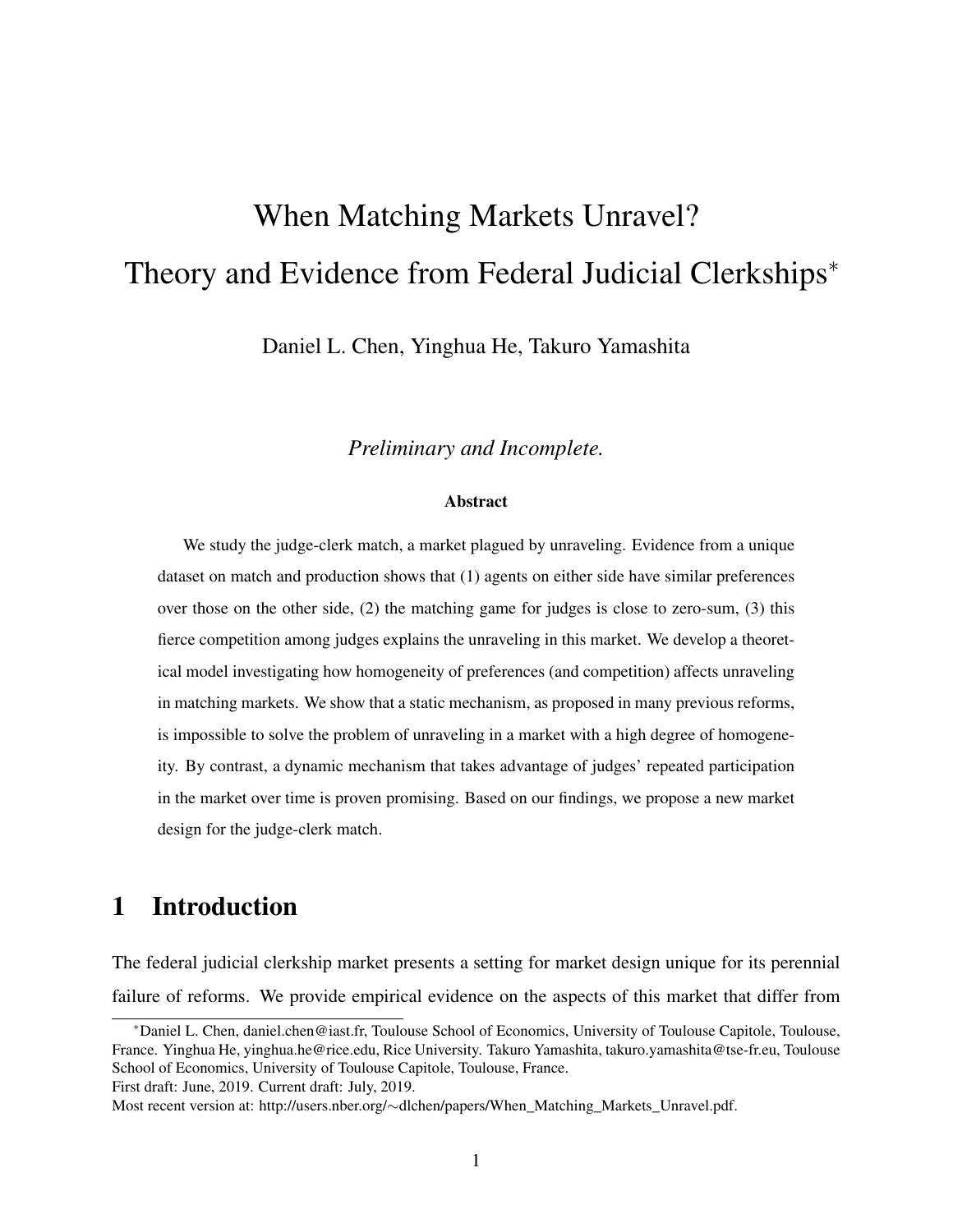other matching markets. In particular, we show that judges have similar preferences over clerks and that past reforms benefit average judges but hurt some. This implies that those reforms are not Pareto improving. We develop a theoretical model explaining why the past reforms have failed, taking into account the homogeneity of judge preferences. Our first result is that a static mechanism, similar to those proposed in the past reforms, cannot succeed in such a matching market. We note that judges participate in the matching market every year, which provides a new avenue for market design. Indeed, we design a dynamic mechanism that takes advantage of the repeated nature of the game can successfully avoid unraveling. Based on these results, we provide a detailed proposal for the judge-clerk match.

A law clerk assists judges on a range of tasks including researching issues, drafting opinions, and making legal determinations. Most law clerks are recent graduates who performed near the top of their class in law school. The positions are highly sought after as they can lead to professional opportunities. Some federal judges receive thousands of applications for a single position and even the least sought-after clerkship will receive over 150 applications. Each judge presently hires four clerks for a year, which leads us to a many-to-one matching problem: There are roughly 167 judges (similar to firms), each of whom is hiring 4 law students on a one-year contract from a much larger pool of candidates. The matching can be considered as a non-transferable utility problem because each clerk receives fixed salary.

While the National Federal Judges Law Clerk Hiring Plan recommends when judges may receive applications and when they may contact, interview, and hire clerks, generally many do not follow this schedule and hire law students quite early, in some time periods, as early as right after the first year of law school. Due to extreme competition, by judges to get the best candidates and by candidates to get the best judges, sometimes judges can require a candidate provide an answer to the question, "Will you accept an offer?" prior to scheduling an interview. It goes without saying that job offers are expected to be accepted on the spot. To defer would be a sign of disrespect that can stigmatize the year-long relationship.

Several failed reforms have been attempted to regulate the earliest date at which law students could be hired. The market promptly unraveled in each of these prior reforms, in 1983, 1986, 1990, and 2005. While the reforms varied in their specific implementation, they generally had a deadline like "no job offers, tentative or final, shall be made to law clerk applicants before May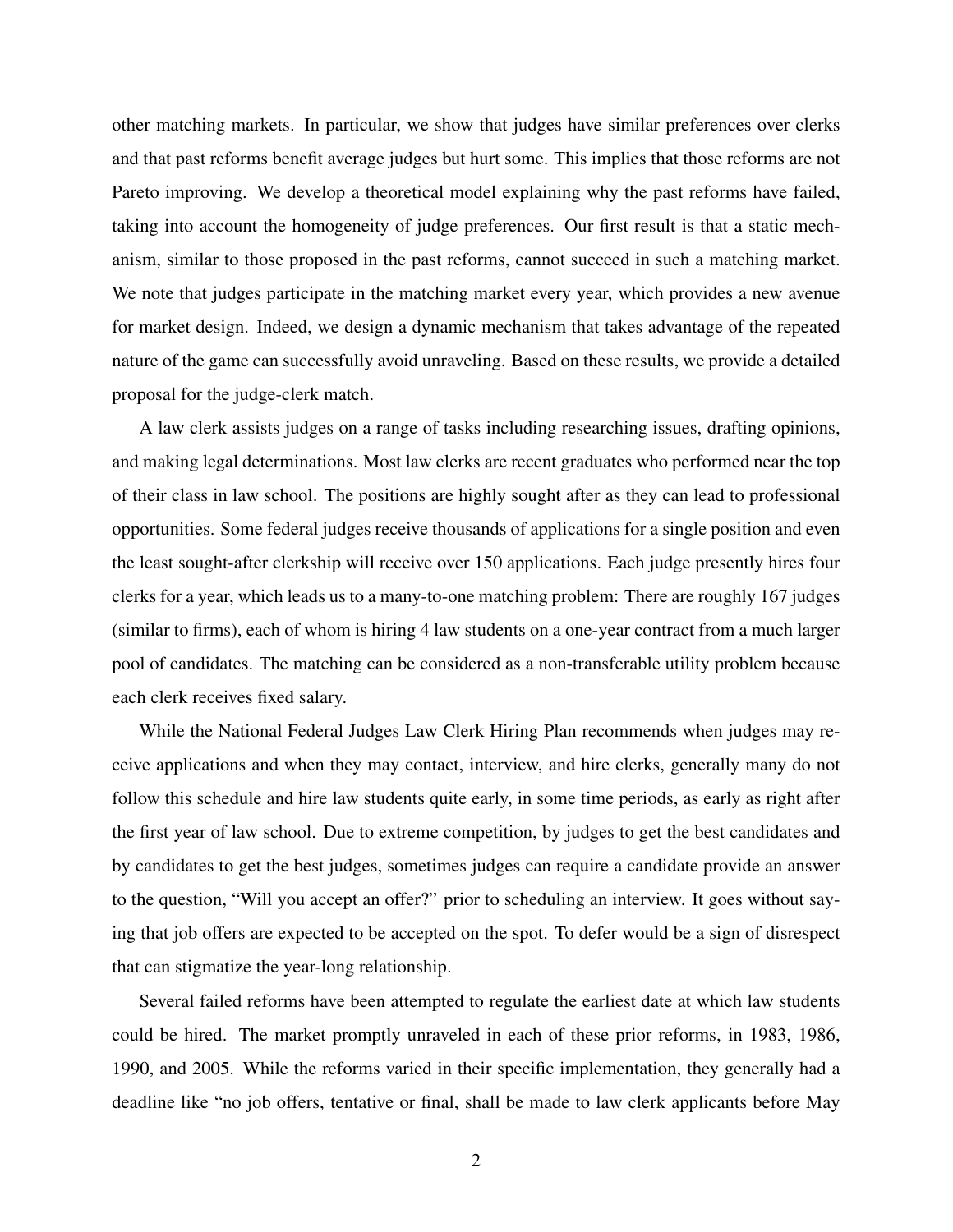1st of the applicant's second year" or "judges should not consider applications before September 15 of the students' third year of law school." These failures have sparked an active theoretical and experimental literature (for example, Avery, Jolls, Posner, and Roth, 2001, 2007; Fréchette, Roth, and Ünver, 2007). This literature observes that some Circuits (Fifth, Seventh, and Eleventh) were noted to "cheat" in the reform years.

No prior research has examined the impact of unraveling on judicial production yet. Since it is difficult to attribute lower quality of judicial decision-making to mismatches (from the perspective of judges' and applicants' preferences), much less, calculate what is a mismatch, establishing prima facie whether successful matching would yield social improvement is one contribution of our empirical research. We hope it motivates further research on this important topic and to encourage legal decision-makers to conform to, rather than flout, their own rules.

## 2 Empirical Evidence

The empirical findings suggest that past reforms are good for average judges but hurt some. This implies that those reforms are not Pareto improving. We present two types of regressions with yearly data: market-level time series regressions and judge-level panel regressions. A year is defined as September to August, taking into account that a clerk can arrive between June and October.

## 2.1 Data and Institutional Background (to be completed)

We use a dataset on all 380,000 published decisions (over a million judge votes) in U.S. Circuit Courts since 1880. We have the full citation network between the cases. We have detailed metadata for each case, from which we use in particular the court, publication date, and authoring judge.

#### 2.2 Production, Total Output, and Variance (Inequality among Judges)

We test how important is match-specific productivity. The output of judge *i* together with the matched clerks,  $\mu_t(i)$ , in year *t* is: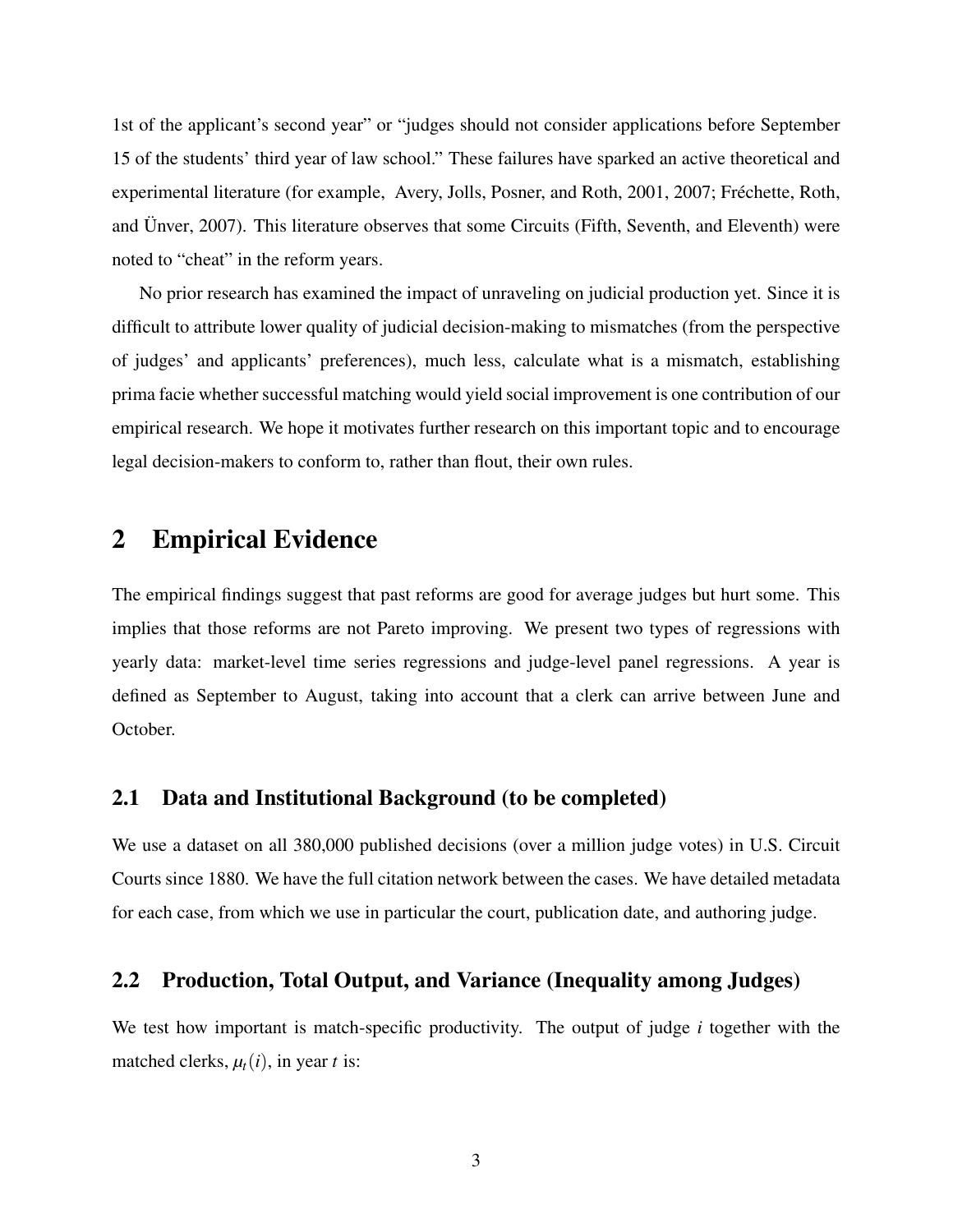$$
q(i,\mu_t(i)) = \alpha_{i,t} + \sum_{j \in \mu_t(i)} \beta_j + \sigma \sum_{j \in \mu_t(i)} \varepsilon_{i,j},
$$

where  $q(i, \mu_t(i))$  can be measured by citations to *i*'s cases published by the team  $(i, \mu_t(i))$ . To take the production function to data, we have:

$$
q(i, \mu_t(i)) = \alpha_i + X_{i,t}\gamma + \sum_{j \in \mu_t(i)} Z_j \beta + \sum_{j \in \mu_t(i)} (X_{i,t} \times Z_j)\theta + f(t) + \kappa \text{Reform}_t + \xi_{i,t},
$$
 (1)

where  $X_{i,t}$  captures the time-variant characteristics of judge *i* such as age/experience;  $Z_j$  is a vector of characteristics of clerk *j*, e.g., law school quality; *f*(*t*) captures time trend, which could be linear or quadratic; *Reform<sub>t</sub>* is a binary dummy which equals to one if year *t* is a reform year. θ captures the complementarity between judge and clerk's observed attributes. κ captures the average effect of a reform.

We are also interested in the social welfare which is better approximated by the total output:

$$
\sum_{i\in N} q(i, \mu_t(i)) = \sum_{i\in N} \alpha_i + \sum_{i\in N} X_{i,t} \gamma + \sum_{i\in N} \sum_{j\in\mu_t(i)} Z_j \beta + \sum_{i\in N} \sum_{j\in\mu_t(i)} (X_{i,t} \times Z_j) \theta + |N| f(t) + |N| \kappa \text{Reform}_t + \sum_{i\in N} \xi_{i,t},
$$
\n(2)

This leads to a time-series regression with aggregated data. After estimating the coefficients, we measure the effect of unravelling on inequality (or variance in  $q(i, \mu_t(i))$  in each year) and decompose it into observed part (i.e., *X* and *Z*) and unobserved part (the rest). Independently, we also investigate how unravelling affect inequality among judges by reduced-form regressions.

### 2.3 Time Series Analysis of Aggregate Production

We start with analyzing equation (2) with the aggregate data. Specifically, we ignore the observed heterogeneity (i.e., *X* and *Z*) and only include in the regression *Reform*<sub>*t*</sub> and a quadratic time trend. Moreover, we use ARIMA (1,1) to allow for serial correlation.

As measures of productivity, we focus on the annual total of the following: cases published, citations (within, i.e., from cases within the Circuit), citations (outside, i.e., from cases outside the Circuit), and cases reversed (by the Supreme Court). We focus on the coefficient on *Reform<sub>t</sub>*, as it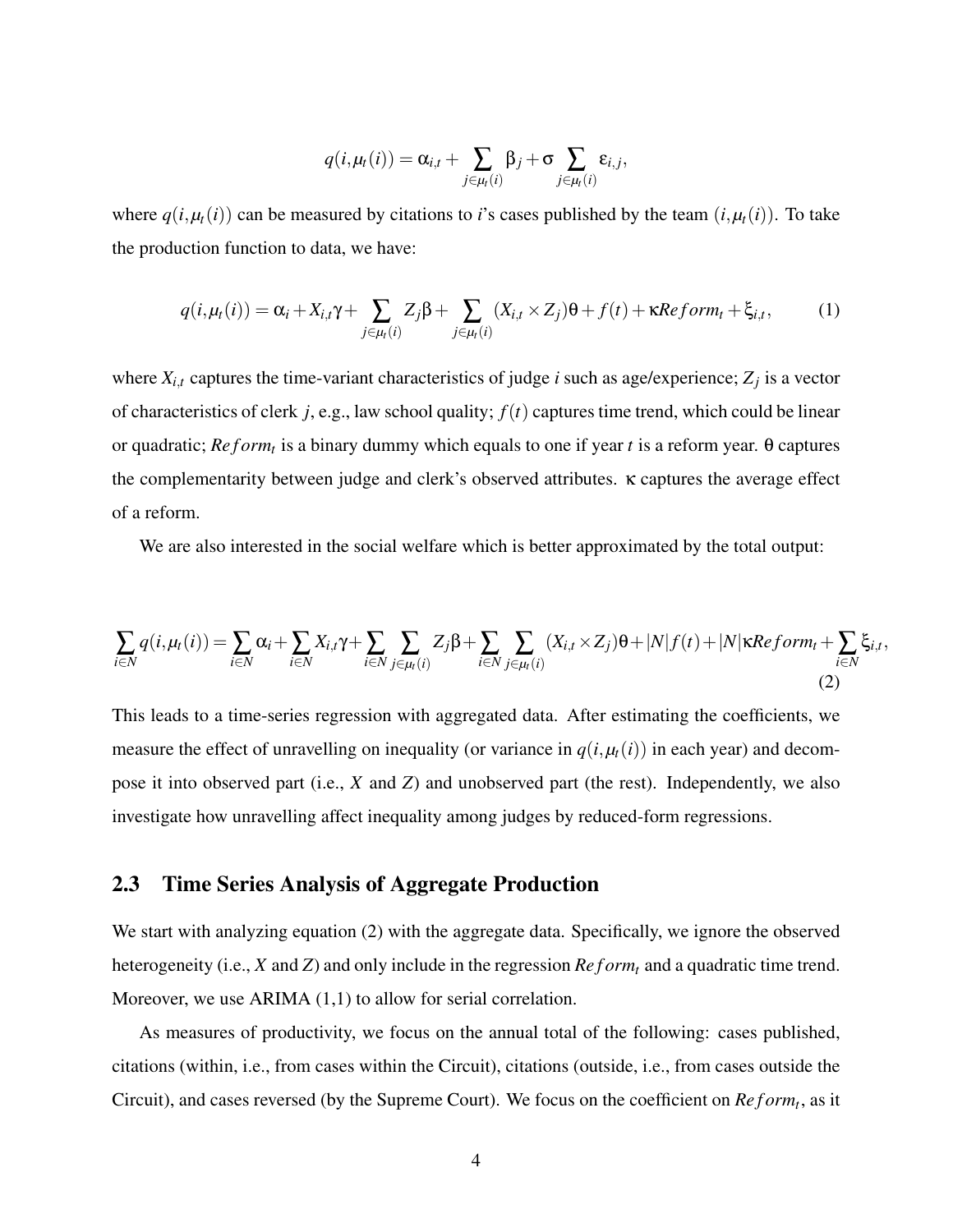measures the effect of reform on overall production.

| $\frac{1}{2}$                                                                                                       |          |          |          |          |          |  |
|---------------------------------------------------------------------------------------------------------------------|----------|----------|----------|----------|----------|--|
| Dependent variable (yearly) Cases Published Citations (within) Citations (outside) Citations (total) Cases Reversed |          |          |          |          |          |  |
|                                                                                                                     |          | 21       |          | (4)      | (5)      |  |
| Reform                                                                                                              | 400.7    | 789.1    | 378.3    | 1296.7   | $-26.31$ |  |
|                                                                                                                     | (1673.6) | (2922.9) | (1659.0) | (4137.2) | (20.01)  |  |
| N                                                                                                                   | 44       | 44       | 44       | 44       | 44       |  |

Table 1: Aggregate Effect of Reform (All Circuits)

Notes: ARIMA (1,1) with year and year-squared. Dependent variable calculated as total cases worked on during a market year (September to August). Reversed refers to cases worked on in a year eventually reversed by the Supreme Court. Standard errors are in parentheses.

The results are presented in Table 1. It shows that in terms of point estimates, the reforms increase the total productivity: (1) the total number case publications and (2) average citations per case increase, while the (3) probability of SCOTUS reversal decreases. However, these estimates are not statistically significant.

Furthermore, we find the same results among non-cheating circuits, but the results are reversed for cheating circuits, which were significantly adversely affected by reforms. The results are in Table 2, and some coefficients are significant at the 10% level.

| Table 2. Aggregate Effect of Reform. Cheating Circuits.                                                             |          |            |          |            |           |  |
|---------------------------------------------------------------------------------------------------------------------|----------|------------|----------|------------|-----------|--|
| Dependent variable (yearly) Cases Published Citations (within) Citations (outside) Citations (total) Cases Reversed |          |            |          |            |           |  |
|                                                                                                                     |          | [2]        | (3)      | (4)        | (၁)       |  |
| Reform                                                                                                              | $-145.8$ | $-2445.7*$ | $-528.9$ | $-2920.5*$ | $-6.678*$ |  |
|                                                                                                                     | (425.4)  | (1346.2)   | (674.4)  | (1770.3)   | (3.996)   |  |
| N                                                                                                                   | 44       | 44         | 44       | 44         | 44        |  |

Table 2: Aggregate Effect of Reform: Cheating Circuits:

Notes: ARIMA (1,1) with year and year-squared. Dependent variable calculated as total cases worked on during a market year (September to August). Reversed refers to cases worked on in a year eventually reversed by the Supreme Court. Standard errors are in parentheses. \*: significant at the 10% level.

## 2.4 Panel regressions

With annual data on individual judges, we can estimate equation (1) with panel data techniques. Specifically, we control for judge fixed effects, experience, and experience squared.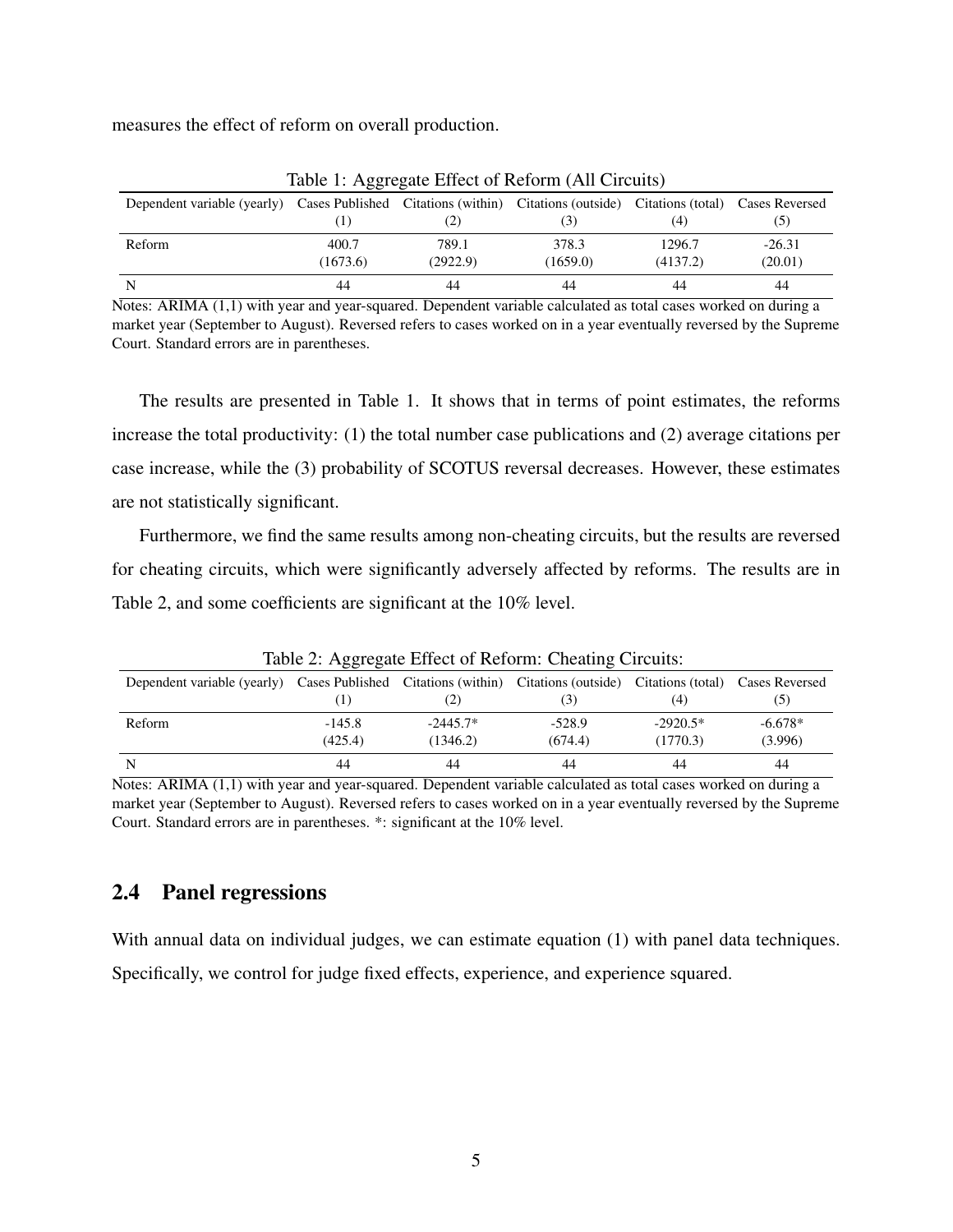| Dependent variable (yearly) Cases Published Citations (within) |            | (2)        | Citations (outside)<br>(3) | Citations (total)<br>(4) | <b>Cases Reversed</b><br>(5) |
|----------------------------------------------------------------|------------|------------|----------------------------|--------------------------|------------------------------|
| Reform                                                         | $1.863***$ | $0.688***$ | 0.0433                     | $0.732***$               | $-0.00267***$                |
|                                                                | (0.241)    | (0.132)    | (0.0808)                   | (0.184)                  | (0.000683)                   |
| Judge Fixed Effects                                            |            |            |                            |                          | Х                            |
| N                                                              | 13695      | 13220      | 13220                      | 13220                    | 13695                        |
| $R-sq$                                                         | 0.683      | 0.250      | 0.312                      | 0.265                    | 0.185                        |

Table 3: Aggregate Effect of Reform

Notes: Dependent variable calculated as the yearly mean per case for cases worked on during a market year (September to August) in Columns 2-5 and yearly total in Column 1. Reversed refers to cases worked on in a year eventually reversed by the Supreme Court. Standard errors are in parentheses. \*\*\*: significant at the 1% level.

The results are complement to those from the time-series regressions. As Table 3 shows, the effect of the reforms appears as an increase in (1) the total number case publications and (2) average citations per case, while (3) the probability of SCOTUS reversal decreases.

| Table 4. Effect of Kerbilli by Cheating Status |                                     |                           |                            |                          |                       |  |
|------------------------------------------------|-------------------------------------|---------------------------|----------------------------|--------------------------|-----------------------|--|
| Dependent variable (yearly)                    | Cases Published<br>$\left(1\right)$ | Citations (within)<br>(2) | Citations (outside)<br>(3) | Citations (total)<br>(4) | Cases Reversed<br>(5) |  |
| Reform                                         | 1.869***                            | $0.882***$                | 0.126                      | $1.008***$               | $-0.00297***$         |  |
|                                                | (0.262)                             | (0.155)                   | (0.0932)                   | (0.214)                  | (0.000810)            |  |
| Reform x Cheating Circuit                      | $-0.0261$                           | $-0.904***$               | $-0.386**$                 | $-1.290***$              | 0.00152               |  |
|                                                | (0.668)                             | (0.279)                   | (0.184)                    | (0.407)                  | (0.00143)             |  |
| Judge Fixed Effects                            | Х                                   | X                         | X                          | X                        | X                     |  |
| N                                              | 13695                               | 13220                     | 13220                      | 13220                    | 13695                 |  |
| $R-sq$                                         | 0.683                               | 0.250                     | 0.312                      | 0.265                    | 0.185                 |  |

Table 4: Effect of Reform by Cheating Status

Notes: Dependent variable calculated as the yearly mean per case for cases worked on during a market year (September to August) in Columns 2-5 and yearly total in Column 1. Reversed refers to cases worked on in a year eventually reversed by the Supreme Court. Standard errors are in parentheses. \*\*: significant at the 5% level. \*\*\*: siginficant at the 1% level.

Furthermore, we find the same results among non-cheating circuits, but the results are reversed for cheating circuits (Table 4). These estimates are robust to sequentially adding controls for year fixed effects (Table 5) and judicial experience (Table 6).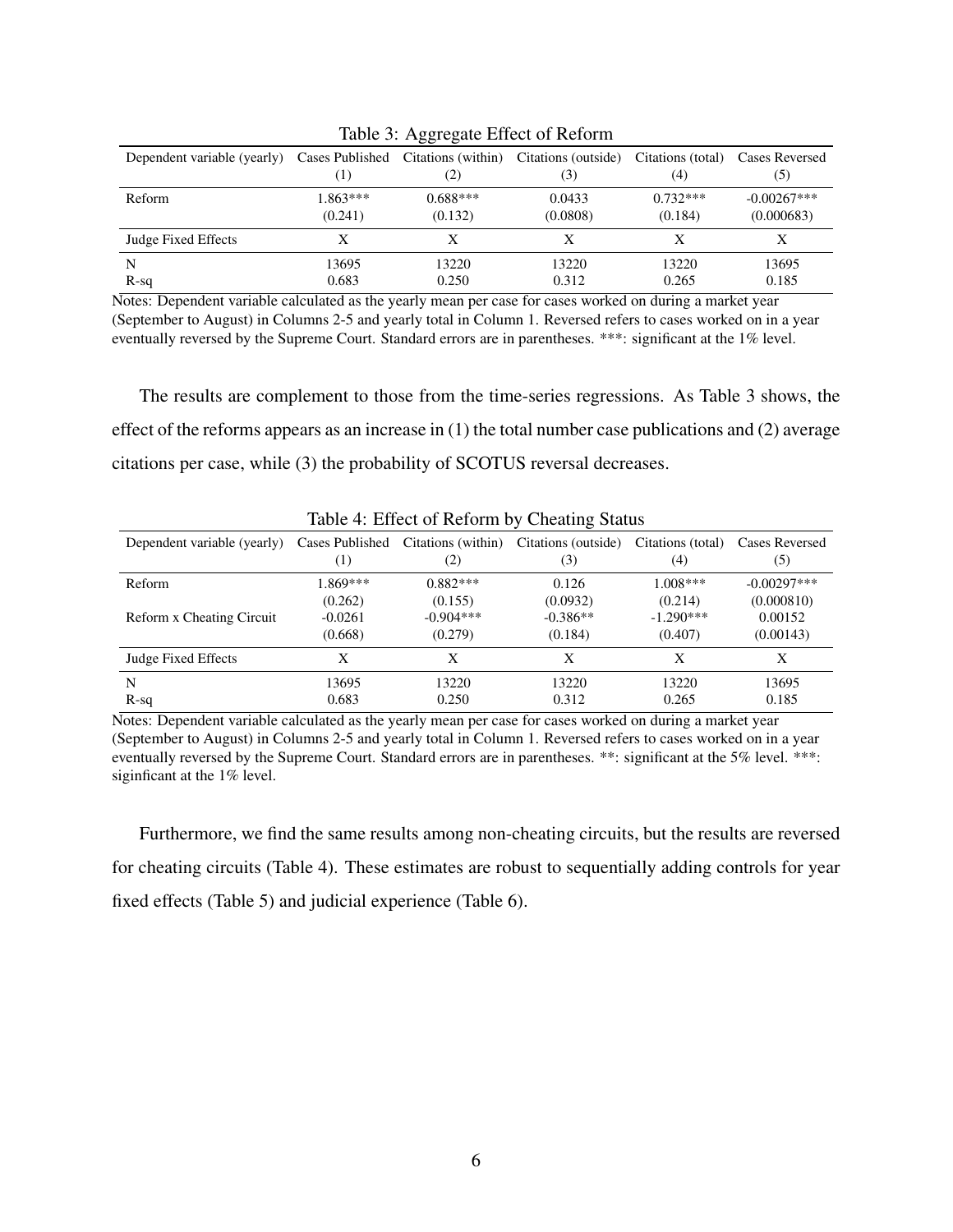|                             |                                     |                           | $\overline{\phantom{0}}$   |                          |                       |
|-----------------------------|-------------------------------------|---------------------------|----------------------------|--------------------------|-----------------------|
| Dependent variable (yearly) | Cases Published<br>$\left(1\right)$ | Citations (within)<br>(2) | Citations (outside)<br>(3) | Citations (total)<br>(4) | Cases Reversed<br>(5) |
| Reform                      | $1.487***$                          | $0.763***$                | 0.0115                     | $0.775***$               | $-0.00317***$         |
|                             | (0.259)                             | (0.156)                   | (0.0911)                   | (0.212)                  | (0.000814)            |
| Reform x Cheating Circuit   | 0.0159                              | $-0.901***$               | $-0.383**$                 | $-1.284***$              | 0.00154               |
|                             | (0.607)                             | (0.269)                   | (0.169)                    | (0.380)                  | (0.00144)             |
| Judge Fixed Effects         | Х                                   | X                         | X                          | X                        | X                     |
| N                           | 13695                               | 13220                     | 13220                      | 13220                    | 13695                 |
| $R-sq$                      | 0.683                               | 0.250                     | 0.312                      | 0.265                    | 0.185                 |

Table 5: Effect of Reform: Controlling for Year Fixed Effects

Notes: Dependent variable calculated as the yearly mean per case for cases worked on during a market year (September to August) in Columns 2-5 and yearly total in Column 1. Reversed refers to cases worked on in a year eventually reversed by the Supreme Court. Standard errors are in parentheses. \*\*: significant at the 5% level. \*\*\*: siginficant at the 1% level.

| Dependent variable (yearly)      | Cases Published<br>(1) | Citations (within)<br>(2) | Citations (outside)<br>(3) | Citations (total)<br>(4) | Cases Reversed<br>(5) |  |
|----------------------------------|------------------------|---------------------------|----------------------------|--------------------------|-----------------------|--|
| Reform                           | $2.222***$             | $0.520***$                | $-0.00564$                 | $0.514***$               | $-0.00218**$          |  |
|                                  | (0.305)                | (0.123)                   | (0.0871)                   | (0.179)                  | (0.000906)            |  |
| $Reform \times Cheating Circuit$ | $-1.560**$             | $-0.597**$                | $-0.452***$                | $-1.049***$              | $-0.00149$            |  |
|                                  | (0.699)                | (0.236)                   | (0.146)                    | (0.326)                  | (0.00143)             |  |
| Judge Fixed Effects              | X                      | X                         | Х                          | X                        | X                     |  |
| N                                | 8798                   | 8385                      | 8385                       | 8385                     | 8798                  |  |
| $R-sq$                           | 0.690                  | 0.435                     | 0.604                      | 0.531                    | 0.128                 |  |

Table 6: Effect of Reform: Controlling for Year Fixed Effects and Quadratic Experience

Notes: Dependent variable calculated as the yearly mean per case for cases worked on during a market year (September to August) in Columns 2-5 and yearly total in Column 1. Reversed refers to cases worked on in a year eventually reversed by the Supreme Court. Standard errors are in parentheses. \*\*: significant at the 5% level. \*\*\*: siginficant at the 1% level.

#### 2.5 Assortative Matching and Unraveling

Anecdotally, DC Circuit judges could hold out the longest because the top applicants wanted to go there, and they could fly there on the first day available for interviews and meet with multiple judges on that one day. Judges outside DC therefore felt compelled to hire early to have a chance at these top applicants.

We are able to investigate the effect of one reform year, where we have data on clerk characteristics for 1995-2010. This data is novel in that it doubles the time frame of data originally collated by Katz and Stafford (2010) and analyzed by Bonica et al. (2016).

The hypothesis that we test is that the matching is more assortative in the reform period. For example, we can assume that graduates from top 5 law schools are on average higher quality. We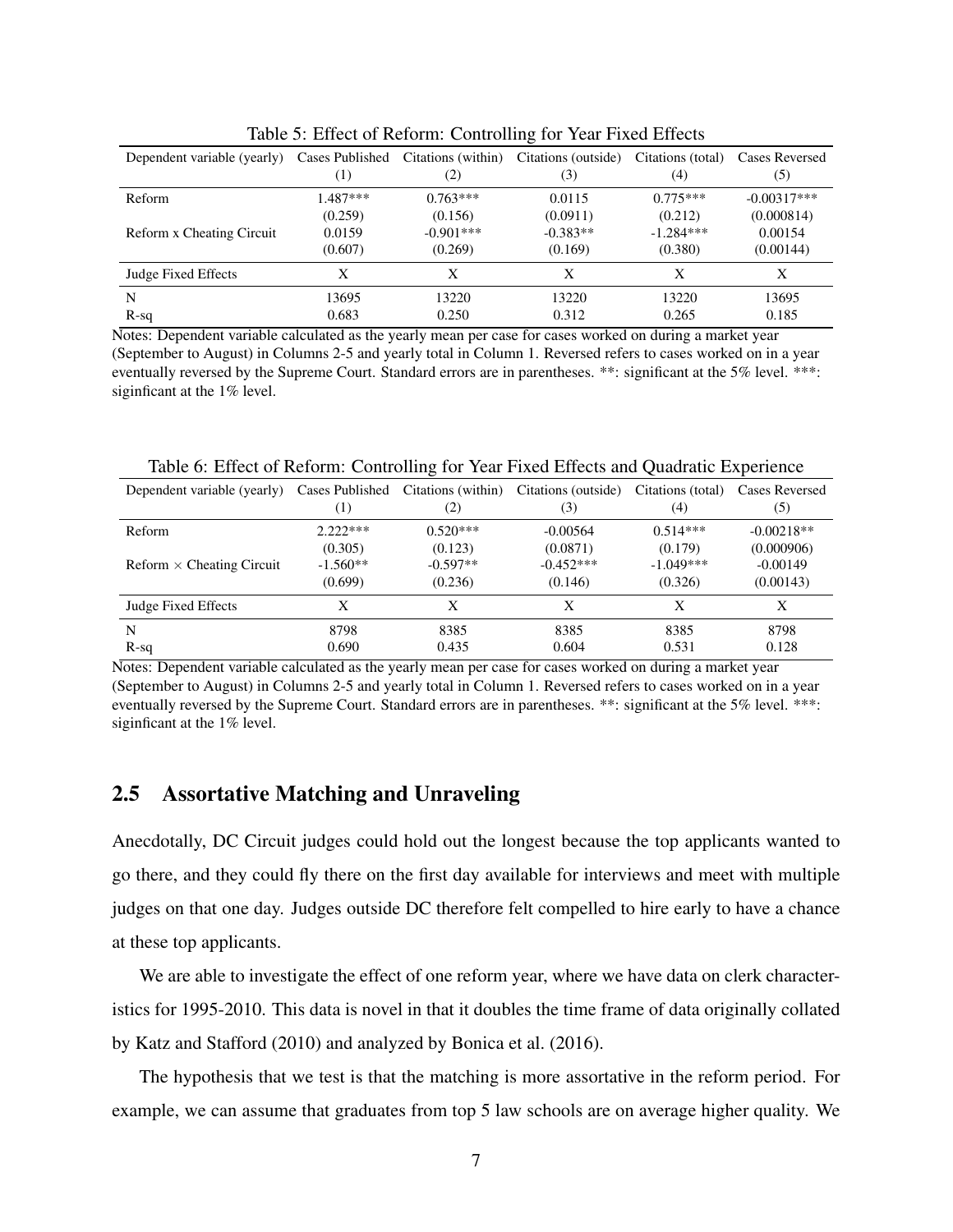can then look at the fraction of top 5 school graduates of the clerk roster in this time period. The results are dramatic. Three results emerge. First, cheating Circuits appear to be of lower quality, as they tend to have fewer graduates from top law schools. Second, in reform years, the fraction of clerks who graduated from Harvard, Yale, Stanford, Columbia, and NYU are dramatically higher than in other periods. This is possibly due to the ability for judges all over the U.S. to interview these students. Third, after the unravelling, cheating Circuits have a somewhat higher share of clerks who graduated from Harvard, Yale, Stanford, Columbia, and Chicago.





# 3 A Theoretical Investigation of Unraveling

Consider a dynamic matching problem between law-school students and judges. Every year, some students match with judges for internship. In practice, several times, the judges attempted to commit to the same timing of their job market hiring, but failed to do so, essentially because of some deviating judges who interview some students with early deadlines, i.e., "unraveling".

Our goal in this note is to argue that, under certain conditions, (i) voluntary agreement of a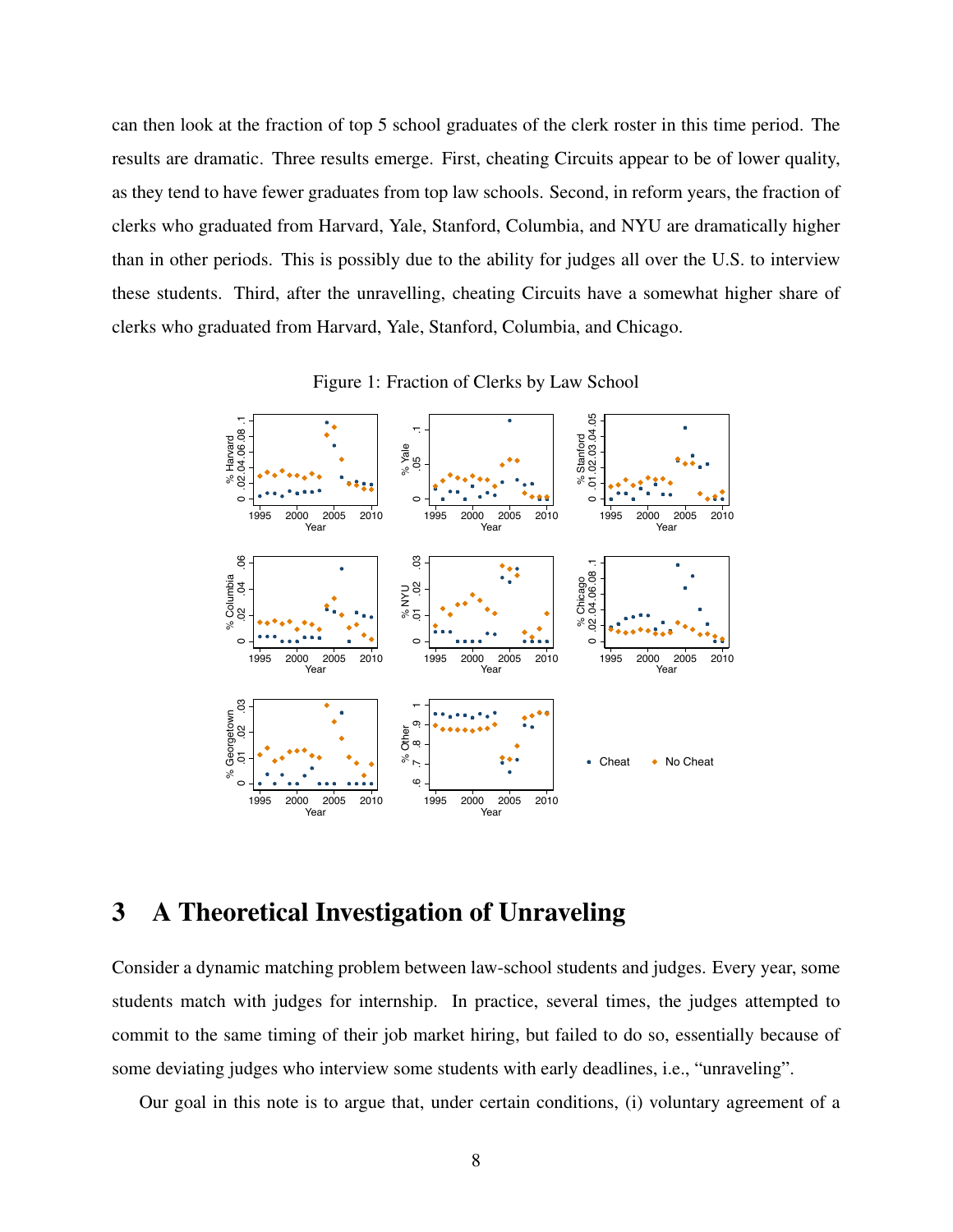common timing is indeed difficult to be an equilibrium if no punishment can be put on deviators, and (ii) dynamic "stochastic rotation" mechanism can be a good (dynamic) mechanism. The sufficient conditions we obtain look reasonable in this current matching context, but maybe not in other contexts such as medical residents matching. This observation is hence useful in discussing why unraveling occurs in some markets but not (or less) in others.

To provide the main insight in a simple model, assume that there exist only two judges and *N* students. Every match is assumed to be one-to-one. Every student prefers judge 1 to judge 2, and judge 2 to "unmatched". For normalization, let a student's payoff be 1 if he is matched with judge 1, 0 if with judge 2, and  $u_0 < 0$  if unmatched. Each student  $i = 1, \ldots, N(> 2)$  is endowed with (unobservable) ability  $\theta_i \in \{0,1\}$ , and the payoff of judge *j* is given by  $\theta_i$  if he is matched with student *i* (and by 0 if unmatched).

There exist two periods of time,  $t = 1, 2$ . Without loss of generality, assume that, at the beginning of  $t = 2$ , each *i*'s true ability type  $\theta_i$  is revealed. At the beginning of  $t = 1$ , only a partially revealing signal,  $s_i \in [0,1]$ , is observed, where  $s = (s_i)_{i=1}^N$ . Without loss, we assume that  $Pr(\theta_i = 1 | s_i) = s_i$ . We also assume that  $s | \theta$  has a full support, i.e.,  $Pr(s \in A | \theta) > 0$  for any open interval  $A \subseteq [0,1]^N$ .

Remark 1. These assumptions (on the information structure, the number of players, the number of periods...) are imposed in order to provide the main insight in a simple analysis. Our conclusion is probably robust to less extreme assumptions.

#### 3.1 Single Deadline for Hiring: An Impossibility Result

In view of informational efficiency, the best scenario is where both judges wait until  $t = 2$  to hire students. If that happens, given the homogeneous preferences on both sides, a stable matching is fully assortative given the information at *t*, i.e., judge 1 is matched with the best students, and judge 2 is matched with the second-best student. $<sup>1</sup>$ </sup>

<sup>&</sup>lt;sup>1</sup>More formally, letting  $I$  denote the set of all high-ability students,

<sup>1.</sup> if  $|I| \leq 1$ , then the high-ability student (if exists) is matched with  $j = 1$  for sure; each student  $i \notin I$  is matched with  $j = 1$  with probability  $\frac{1-|I|}{N-|I|}$ , and with  $j = 2$  with probability  $\frac{1}{N-|I|}$ ; and

<sup>2.</sup> if  $|I| \ge 2$ , then each  $i \in I$  is matched with  $j = 1$  with probability  $\frac{1}{|I|}$ , and with  $j = 2$  with probability  $\frac{1}{|I|}$ ; each  $i \notin I$  is unmatched for sure.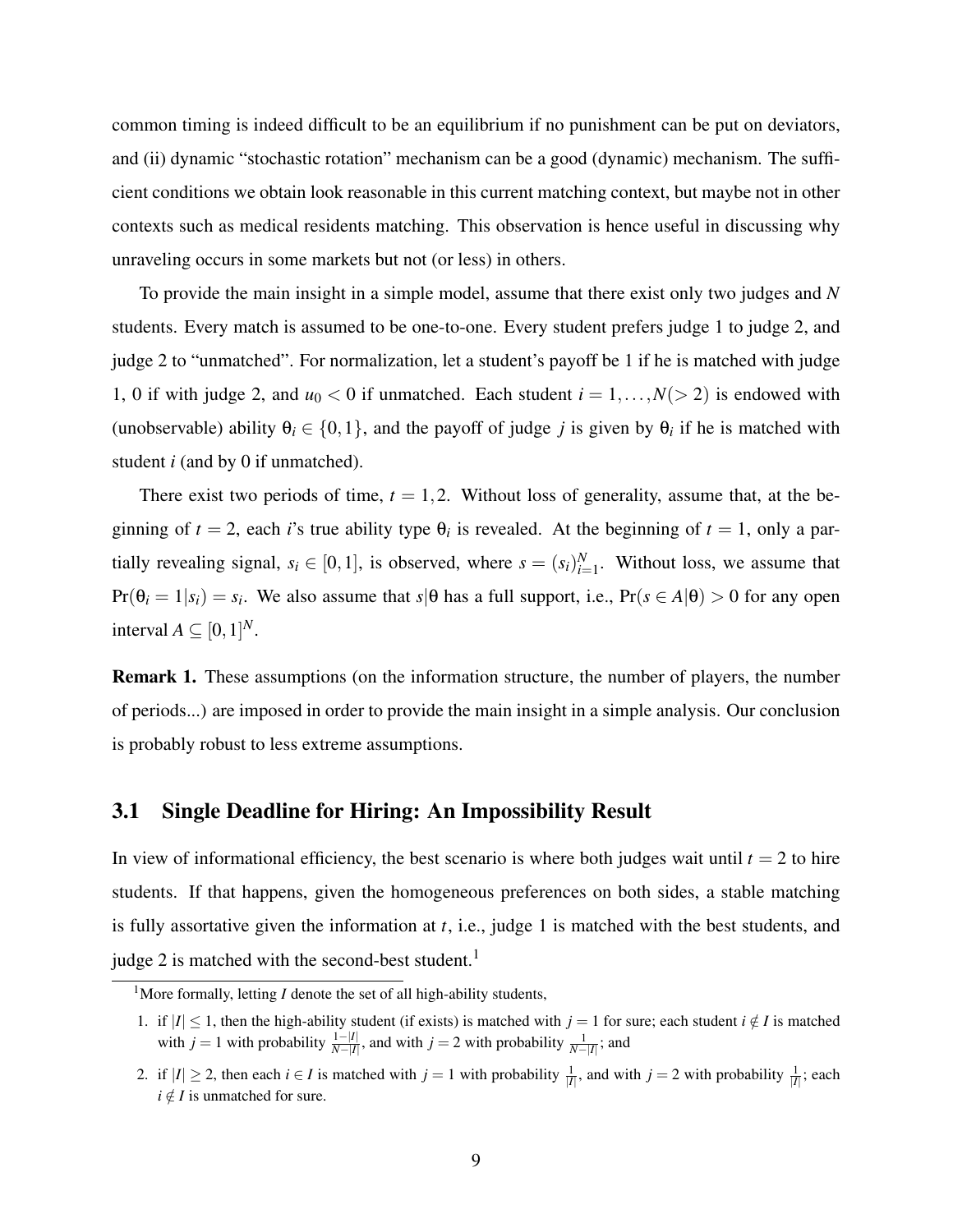However, the next proposition shows that judge 2 would have an incentive to deviate from such an agreement, i.e., unraveling.

**Proposition 1.** There exists  $u_0^*$  such that, for any  $u_0 < u_0^*$ , it is not an equilibrium for both judges to always hire at  $t = 2$ . In particular, for some nonempty open set of realization of *s* (which occurs with a positive probability by the full-support assumption), judge 2 has a strict incentive to hire at  $t=1$ .

The proof suggests some sources of this unraveling phenomenon. First, it is crucial that even a very promising student at  $t = 1$  has an incentive to accept an offer from the worse judge, even though, by rejecting it, this student may have a good chance of ending up with the better judge at  $t = 2$ . The reason why a student accepts it is that, for him, the main comparison is not between judge 1 (at  $t = 2$ ) and judge 2 (at  $t = 1$ ), but between no matching (at  $t = 2$ ) and judge 2 (at  $t = 1$ ). Because even a worse judge is much better than no matching, the student has an incentive to accept an early offer from judge 2. This logic suggests a potential explanation as to why some markets with severe demand-supply imbalance, such as judge-clerk markets, suffer from unraveling more prominently than other markets, such as medical internship markets.

However, another question still remains: why a judge, even though he has a strong bargaining power over students due to demand-supply imbalance, has an incentive to make an early offer rather than waiting until  $t = 2$ . Indeed, imagine, hypothetically, that the judges know that there will always be at least two students with ability one. Then, it is always better for both to wait until  $t = 2$  to know which students have ability one. This means that, for unraveling to happen, it must be that high-ability students are rare. Indeed, the key subset *A*<sup>∗</sup> in the proof (with which observed, judge 2 has an incentive to deviate) comprises realization *s* such that there is one student *i* who has high realization of  $s_i$ , and that the other students have low realizations of  $s_{-i}$ . This means that, evaluated at  $t = 1$ , judge 2 is likely to end up with an ability-zero student if he waits until  $t = 2$ ; conversely, if he deviates and approaches student *i*, then he can steal this promising student at  $t = 1$ .

In conclusion, two specific properties of the market — demand-supply imbalance and rarity of high-ability students — are the important properties for our unraveling logic.

Remark 2. Although we focus on two-judges environments to simplify the argument, it is straightforward to extend it to cases with more than two judges. In such a case, the lowest-ranked judge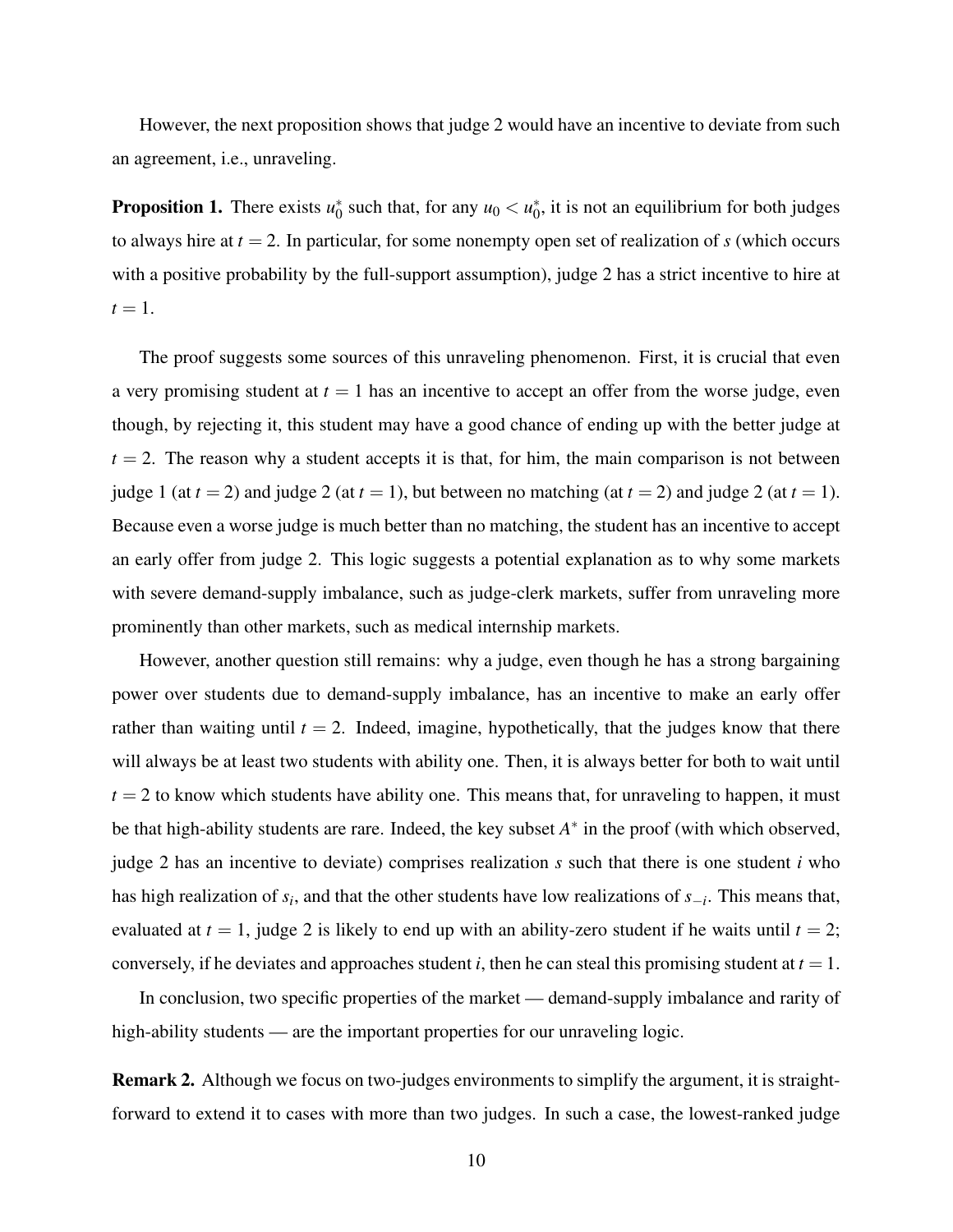would have an incentive to deviate from an agreement of waiting until  $t = 2$ .

### 3.2 Dynamic Incentives

Given that the judges are in a long-term relationship, it seems natural to investigate if their dynamic incentives can mitigate the problem, and if so, what kind of reward-punishment schemes would be the most effective.

To provide some idea, imagine that a judge can move earlier than the other judges in year  $y+1$ in case he complies with the pre-determined timing of hiring in year *y*, while otherwise he would be punished (e.g., by the other judges moving very early). If this judge is patient enough, this dynamic incentive scheme could potentially deter his deviation. At the same time, such a (nonmonetary) reward scheme introduces some inefficiency, because this early-moving judge is to be matched with a student without much information.

To analyze the dynamic incentive more formally, assume that each judge *j* maximizes his discounted payoff sum, denoted by  $\sum_{y=1}^{\infty} v_{jy}(t_y)$ , where  $t_y = (t_{1y}, t_{2y})$  denotes the time of hiring at year *y*. Assume, as in the previous section, that  $u_0$  is low enough so that any offer is to be accepted. Then, essentially the game is just between the two judges of choosing their timing of hiring at each year *y*.

In what follows, we further assume that the instantaneous payoffs are given by the following table:

$$
t_{2y} = 2 \t t_{2y} = 1
$$
  
\n
$$
t_{1y} = 2 \t (a_1, a_2) \t (c, b)
$$
  
\n
$$
t_{1y} = 1 \t (b, c) \t (b, d)
$$

where  $a_1 > b > c > a_2 > d$  and  $a_1 + a_2 > b + c > b + d$ . The last inequality means that it is Pareto improving for both judges to hire later because of the informational reason.

The idea behind this table and the first set of inequalities can be explained as follows. The top left cell is first-best, where both hire late, but as the most preferred judge, judge 1 gets the best student. If judge 1 moves early (and judge 2 hires at  $t = 2$ ), then judge 1 may hire a bad student in the ex post sense due to uncertainty, which in turn benefits judge 2. On the other hand, if judge 2 moves early (and judge 1 hires at  $t = 2$ ), then judge 2 may hire a good student in the ex post sense,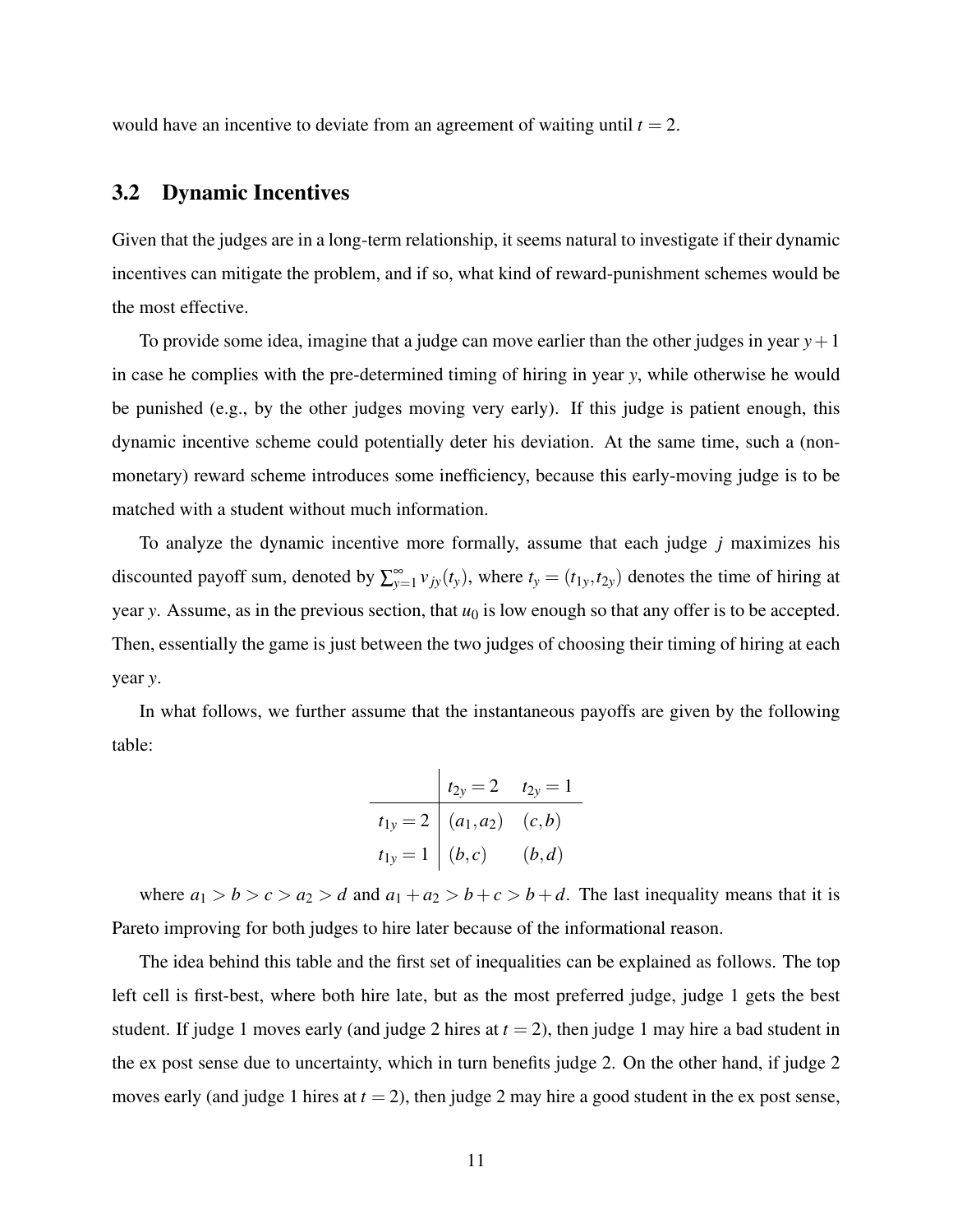which in turn hurts judge 1. Indeed, if judge 2 moves early, judge 1 also prefers to move early. However, if both move early, the outcome is Pareto inferior to the one where both wait.

Remark 3. As a more concrete situation, imagine that, each year *y*, there are three students where only one student, say  $i = 1$ , has  $s_1 = H$ , and the other two students have  $s_2 = s_3 = L$ , with  $1 > H$  $L > 0$ .<sup>2</sup> Then, the judges' year-y payoffs (i.e., the expected student qualities in the corresponding matching) are given as follows:

$$
t_{2y} = 2
$$
  
\n
$$
t_{1y} = 2
$$
  
\n
$$
t_{1y} = 2
$$
  
\n
$$
t_{1y} = 1
$$
  
\n
$$
(1 - (1 - H)(1 - L)^{2}, L^{2} + 2L(1 - L)H), (2L - L^{2}, H)
$$
  
\n
$$
t_{1y} = 1
$$
  
\n
$$
(H, L)
$$
  
\n
$$
(H, L)
$$

The above inequality is satisfied, for example, where  $H = 0.6$  and  $L = 0.3$ .

Our goal is to identify the best way to coordinate their hiring timing. Note first that, if the game is played only once, then there is a mixed-strategy equilibrium where judge 1 plays  $t_1 = 2$ with probability  $\frac{c-d}{c-d+b-a_2}$ , and judge 2 plays  $t_2 = 2$  with probability  $\frac{b-c}{a_1-c}$ , yielding judge 1's payoff *b* and 2's payoff  $x \equiv \frac{bc - a_2 d}{c - d + b - a}$  $\frac{bc-a_2d}{c-d+b-a_2}$ . Note also that, importantly, " $t_y = (2,2)$  forever" cannot be an equilibrium *even if* δ *is arbitrarily close to one*. This is because judge 2 can use a (deviating) strategy of "hiring at  $t = 1$  only this year, and then at  $t = 2$  in all the subsequent years".

In what follows, we use the static mixed equilibrium as the "threat" after any deviation. This is without loss of generality, because in this game, each player's payoff in this mixed-strategy equilibrium coincides with his min-max payoff.

Consider the following form of cooperation: every year (unless any deviation occurs), the judges flip an unfair coin to play  $(t_1,t_2) = (2,2)$  with probability *q*, and play  $(2,1)$  with probability  $1 - q$ ; any deviation results in the "static mixed equilibrium forever". We obtain the maximum sustainable *q* as  $\delta$  tends to one.

First, consider judge 1. His incentive of deviation is highest when  $(2,1)$  is supposed to be played. Thus, for him not to deviate, we must have:

$$
(1 - \delta)c + \delta(a_1q + c(1 - q)) \ge (1 - \delta)b + \delta b.
$$
 (IC(2,1))

<sup>&</sup>lt;sup>2</sup> This assumption does not satisfy the full-support condition in Theorem 1, but it is easy to show that the same impossibility result applies (recall that the full-support condition is sufficient for Theorem 1, but not necessary).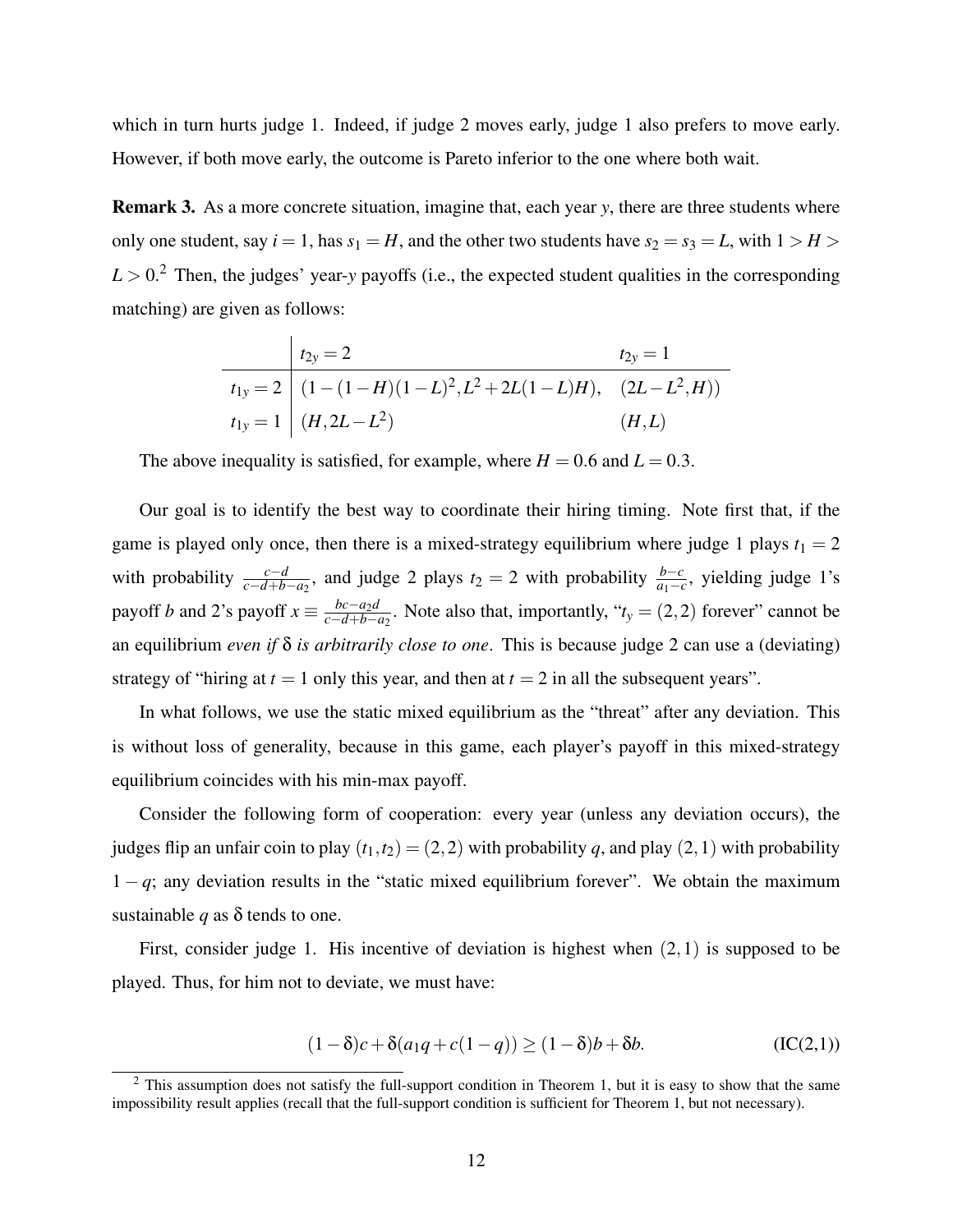As  $\delta \rightarrow 1$ , the condition becomes equivalent to  $q \geq \frac{b-c}{q}$  $\frac{b-c}{a_1-c}$ . For judge 2, his incentive of deviation is highest when  $(2,2)$  is supposed to be played. Thus, for him not to deviate, we must have:

$$
(1 - \delta)a_2 + \delta(a_2q + b(1 - q)) \ge (1 - \delta)c + \delta \frac{bc - a_2d}{c - d + b - a_2}.
$$
 (IC(2,2))

As  $\delta \rightarrow 1$ , the condition becomes equivalent to  $q \leq \frac{b-d}{b-d+c}$ *b*−*d*+*c*−*a*2 . Therefore, the maximum sustainable *q* is  $\frac{b-d}{b-d+c-a_2}$  when  $\delta$  is close to one.<sup>3</sup> Note that  $\frac{b-d}{b-d+c-a_2} < 1$ , consistent with our previous observation that " $(2,2)$  forever" is not sustainable even with  $\delta$  almost one.

#### 3.2.1 "Informationally Optimal" Equilibrium for Fixed  $\delta$

A natural question is whether there exist "better" equilibria, especially when  $\delta$  is fixed to be less than one.

First, as a way of ranking equilibria, here we consider the *informational* optimality, that is, we characterize the equilibrium that maximizes the total expected ability indexes of the hired students (which equals the total expected payoffs of the judges).

The optimal "Markovian" equilibrium To provide some intuition for better equilibria in this sense than the one in the previous section (i.e., the one with  $q$ ), imagine that the probability of playing  $(2,2)$  in each year *y*, previously denoted by *q*, is now made dependent on the play in year *y*−1 (in case of no deviation) in the following way: the judges play (2,2) with probability *q*<sub>1</sub> in year *y* if they played (2,1) in *y*−1, while they play (2,2) with probability *q*<sup>2</sup> if they played (2,2) in *y*−1, where  $q_1 > q > q_2$ .

Recall that, in the previous construction with  $q$ , the maximum possible  $q$  is solely determined by the incentive compatibility of judge 2 not to deviate when  $(2,2)$  is supposed to be played. On the other hand, judge 1's incentive compatibility is more easily satisfied if *q* is larger. Thus, in the alternative construction with  $q_1$  and  $q_2$ , we can have a lower  $q_2$  to improve judge 2's incentive, and at the same time, to compensate this decrease in  $q_2$  (and hence informational efficiency), we have higher *q*1.

It is useful to characterize the optimal  $(q_1, q_2)$  (and hence the optimal "Markovian" equilib-

<sup>&</sup>lt;sup>3</sup> Note that we have  $\frac{b-c}{a_1-c} \leq \frac{b-d}{b-d+c-a_2}$ .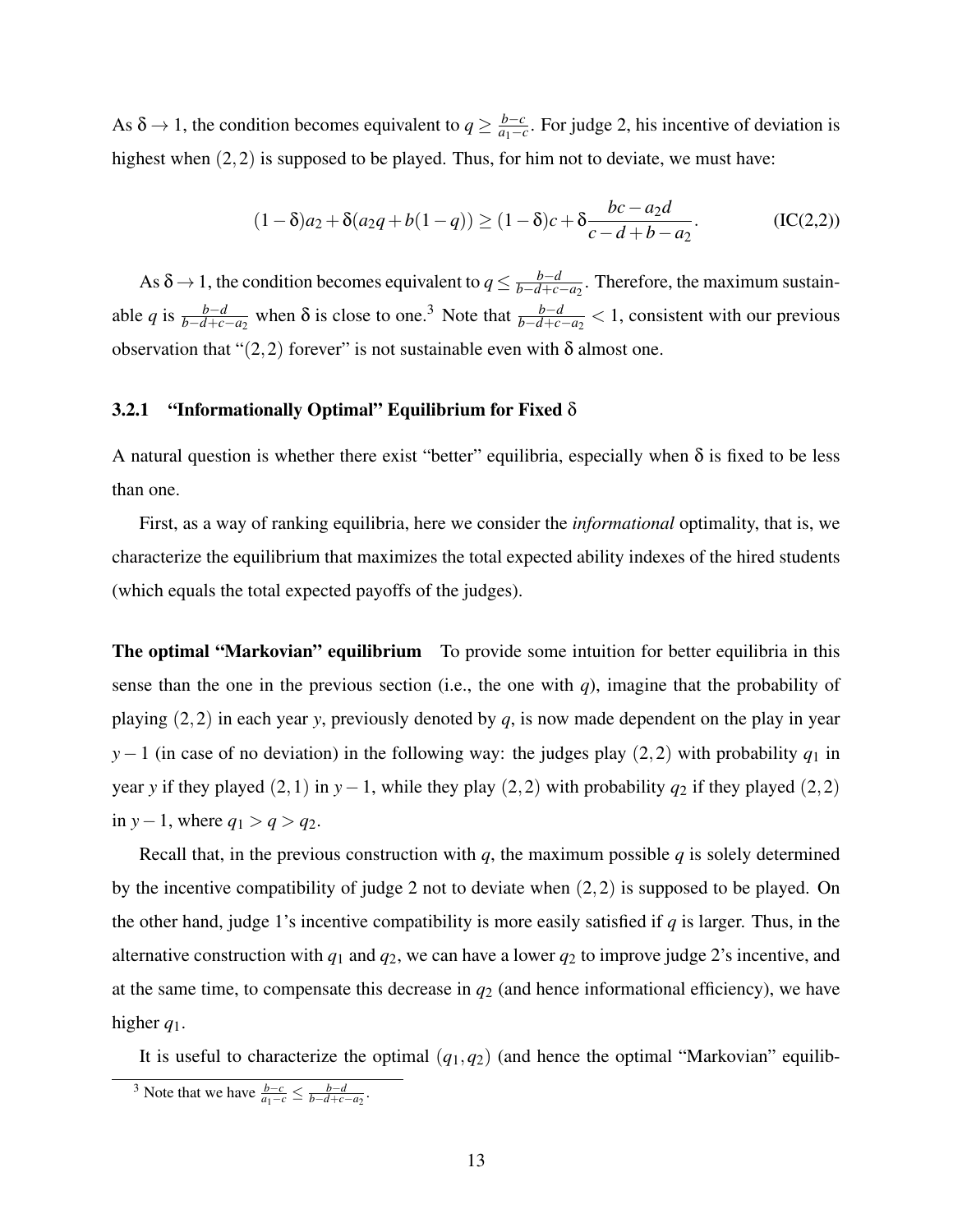rium). Let  $W^0$  denote the set of all feasible average payoffs (not necessarily supportable in equilibria), i.e.,

$$
W^{0} = \{w \in [0,1]^{2} \mid \exists \gamma \in [0,1]^{4}; \sum_{k=1}^{4} \gamma_{k} = 1,
$$
  

$$
w = \gamma_{1}(a_{1}, a_{2}) + \gamma_{2}(c, b) + \gamma_{3}(b, c) + \gamma_{4}(b, d)
$$
  

$$
w \ge (b, (1 - \delta)c + \delta x)\}
$$

Let  $W(2,2) = (W_1(2,2), W_2(2,2))$  denote the players' average continuation payoffs if  $(2,2)$  is supposed to be played in a given year, and similarly for  $W(2,1)$ :

$$
W_1(2,2) = (1 - \delta)a_1 + \delta(q_2W_1(2,2) + (1 - q_2)W_1(2,1))
$$
  
\n
$$
W_1(2,1) = (1 - \delta)c + \delta(q_1W_1(2,2) + (1 - q_1)W_1(2,1))
$$
  
\n
$$
W_2(2,2) = (1 - \delta)a_2 + \delta(q_2W_2(2,2) + (1 - q_2)W_2(2,1))
$$
  
\n
$$
W_2(2,1) = (1 - \delta)b + \delta(q_1W_2(2,2) + (1 - q_1)W_2(2,1)),
$$

or equivalently,

$$
W_1(2,2) = \frac{(1-\delta+\delta q_1)a_1+\delta(1-q_2)c}{1+\delta(q_1-q_2)}
$$
  
\n
$$
W_1(2,1) = \frac{\delta q_1a_1+(1-\delta q_2)c}{1+\delta(q_1-q_2)}
$$
  
\n
$$
W_2(2,2) = \frac{(1-\delta+\delta q_1)a_2+\delta(1-q_2)b}{1+\delta(q_1-q_2)}
$$
  
\n
$$
W_2(2,1) = \frac{\delta q_1a_2+(1-\delta q_2)b}{1+\delta(q_1-q_2)}.
$$

Assume that the first year begins by playing  $(2,2)$ . Then, if no one deviates, their average payoffs are  $W(2,2)$ . As before, the relevant incentive constraints are the following ones:

$$
W_1(2,1) \geq b
$$
  
 
$$
W_2(2,2) \geq (1-\delta)c + \delta \frac{bc - a_2d}{c - d + b - a_2}.
$$

In what follows, we assume that  $W(2,2), W(2,1) \in W^0$ , which essentially assumes that  $\delta$  is not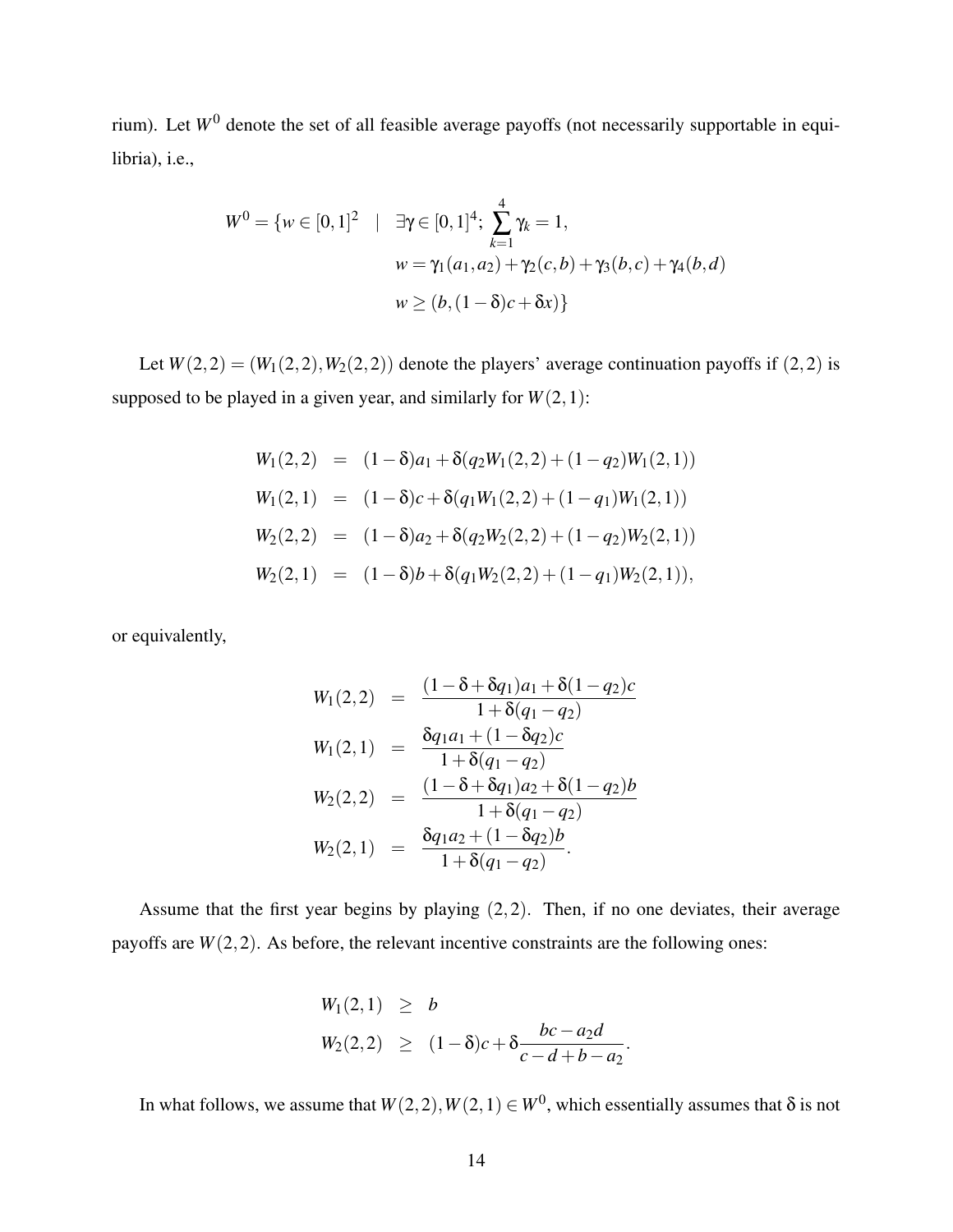too small. Later, we consider the case without Assumption 1.

Assumption 1.  $W(2,2), W(2,1) \in W^0$ 

The optimal Markovian equilibrium is obtained by

$$
w^M = \max_{q_1, q_2} \frac{(1 - \delta + \delta q_1)(a_1 + a_2) + \delta(1 - q_2)(c + b)}{1 + \delta(q_1 - q_2)}
$$
  
sub. to 
$$
\frac{\delta q_1 a_1 + (1 - \delta q_2)c}{1 + \delta(q_1 - q_2)} \ge b
$$
 (IC(2,1))  

$$
\frac{(1 - \delta + \delta q_1)a_2 + \delta(1 - q_2)b}{1 + \delta(q_1 - q_2)} \ge (1 - \delta)c + \delta \frac{bc - a_2d}{c - d + b - a_2}.
$$
 (IC(2,2))

As suggested by the above discussion, the optimal  $(q_1, q_2)$  is such that the two constraints are binding:

$$
\delta q1 = \frac{(1-\delta)a2 + \delta b}{(a1-c)((1-\delta)c + \delta x) - a2(b-c)}(b-c)
$$

$$
1 - \delta q2 = \frac{(1-\delta)a2 + \delta b}{(a1-c)((1-\delta)c + \delta x) - a2(b-c)}(a1-b).
$$

Two natural questions remain given this exercise. First, the policy considered here is "Markovian" in the sense that the distribution over action profiles at  $t + 1$  depends only on which action profile is played at *t*, but not on what happened at *t* − 1 or before. One may wonder if such a longer-memory strategy profile can generate a more Pareto-superior equilibrium payoffs. The answer is negative, and the argument is standard: for example, in order to satisfy IC(2,2) at period *t*, we must "promise" judge 2 that his continuation payoff from period  $t + 1$  on is at least greater than certain amount, but this necessary amount does not depend on what happened at *t* − 1 or before. Put differently, making the promised continuation vary with the events at *t* −1 or before does not provide any strict improvement.

Second, even within Markovian policies, the one considered here is special in that it only involves two action profiles,  $t = (2,2)$  and  $(2,1)$ . One may wonder if more complicated strategy profiles which sometimes involve  $t = (1,2)$  or  $(1,1)$  can generate a better equilibrium payoffs. The answer is again negative, which is formally shown in the next subsection.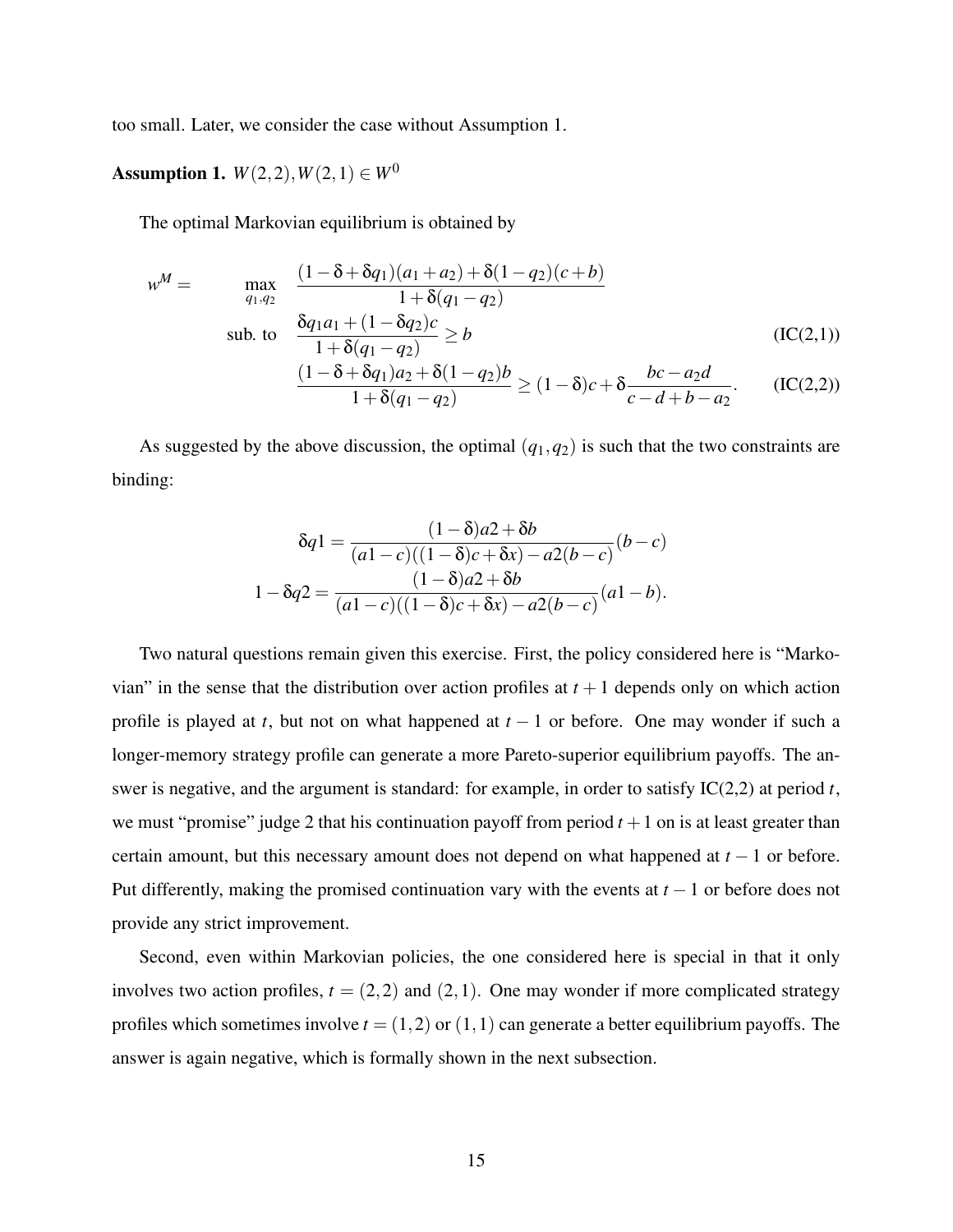The optimal equilibrium Here, we show that the optimal Markovian equilibrium in the previous subsection, i.e., the one with average payoffs  $w^M$ , is indeed optimal across all subgame-perfect equilibria (with  $\delta$  not too low so that Assumption 1 is satisfied).

In general, the set of all (subgame-perfect) equilibrium payoffs with a fixed discounting  $\delta$  is given by Abreu, Pearce, and Stacchetti (1990). Let  $W \subseteq W^0$ , and define  $B(W) \subseteq W^0$  as follows:

$$
B(W) = \{ \beta \in W^0 \mid \exists t \in A \equiv \{1, 2\}^2, \exists \omega : A \to W; \beta = (1 - \delta)v(t) + \delta \omega(t); \beta_i \ge \max_{t'_i \in \{1, 2\}} (1 - \delta)v_i(t'_i, t_{-i}) + \delta \omega(t'_i, t_{-i}), \forall i \}
$$

By Abreu, Pearce, and Stacchetti (1990), the set of all subgame-perfect equilibrium payoff vectors (with public randomization), denoted by  $W^* \subseteq W^0$ , is given by the largest  $W \subseteq W^0$  that satisfies  $W = B(W)$ .

In what follows, for each  $\beta$ , the corresponding  $t \in A$  and  $\omega : A \to W$  in the definition of  $B(W^*)$ is denoted by  $t<sub>β</sub>$ , ω<sub>β</sub>.

**Theorem 1.** With Assumption 1,  $w^M$  corresponds to the optimal equilibrium.

Remark 4. As in the previous section, the assumption of two judges is unrealistic but greatly simplifies the analysis to highlight the main point. Although the qualitative results are robust, with more than two judges, which equilibrium is the informationally efficient equilibrium can depend not only  $\delta$  but also the other payoff parameters, and in this sense, it is probably too complicated to thoroughly analyze all the cases.

To provide some idea, imagine a case with three judges. Assume that judge 2 and 3 have an incentive to unilaterally deviate from  $t = (2,2,2)$  ("everyone waits"), and that if one judge moves early, then every other judge also has an incentive to move early. One candidate for the informationally efficient equilibrium is to rotate among  $t = (2,2,2), (2,1,2), (2,2,1)$  (i.e., either "everyone waits", "only judge 2 moves early", and "only judge 3 moves early"). Another candidate may be to rotate among  $t = (2, 2, 2), (2, 1, 1), (2, 2, 1)$  (i.e., "both judges 2 and 3 move early", instead of "only judge 2 moves early"). If the rotation probabilities are the same, then the first candidate is obvious better, but the second candidate may involve less severe incentive constraint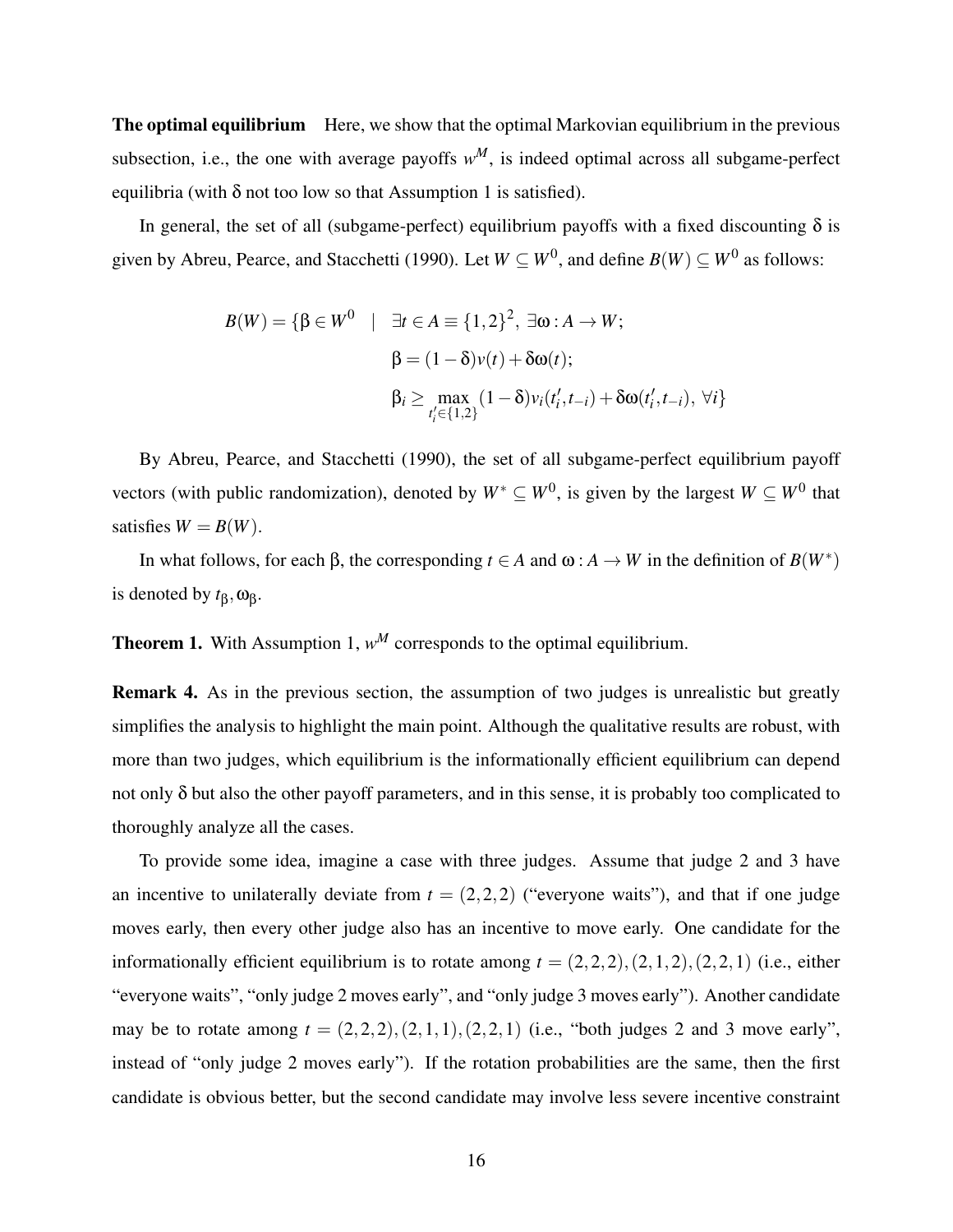and hence may be able to achieve higher probability of  $t = (2,2,2)$ . Overall, which one is more efficient can depend on the payoff parameters: for example, if the total payoffs of the judges (which is the measure of information efficiency) are almost the same between  $(2,1,2)$  and  $(2,1,1)$ , while the incentive compatibility constraint is much severer given  $(2,1,2)$  than given  $(2,1,1)$ , then the second candidate can be the most informationally efficient equilibrium (and vice versa).

In this sense, the full analysis with more than two judges can be complicated, but the fundamental feature of the optimal scheme, stochastic rotation of early hiring, seems quite robust.

With low  $\delta$ ? In the previous two subsections, Assumption 1 guarantees that  $w^M$  is feasible, which essentially says that  $\delta$  is not too low. In case  $\delta$  is low, we argue that any agreement is not really sustainable.

To obtain this conclusion, first, consider an equilibrium where they are supposed to play either  $(1,2)$  or  $(1,1)$  on the equilibrium path (if it exists).<sup>4</sup> Technically, in our current model, this could be incentive compatible: for example, if (1,2) is supposed to be played, judge 1 has an incentive to deviate to (2,2), but if  $\delta$  is sufficiently high, then a possibility of future punishment can prevent him from the deviation. However, such a punishment looks strange given our goal of delaying hiring as much as possible. Besides, in practice, detecting such a deviation and punishing it is perhaps difficult. For example, judge 1 can always claim that he tried to hire someone at  $t = 1$  but did not succeed. Similarly, from  $(1,1)$ , judge 2 has an incentive to deviate to  $(1,2)$ . Indeed, if we change the model so that only earlier hiring activities than the agreement are detectable, then those action profiles cannot be played in any equilibrium. In this spirit, in what follows, we exclude any such equilibrium.

We first note the following lemma.

Lemma 1. If Assumption 1 is violated, then at least one of the following two cases applies:

- for any  $w \in W^0$  that satisfies IC(2,2),  $w'$  does not satisfy IC(2,1), where  $w = (1 \delta)(a_1, a_2) +$ δ*w* ′ ; or
- for any  $w \in W^0$  that satisfies IC(2,1),  $w'$  does not satisfy IC(2,2), where  $w = (1 \delta)(c, b) +$ δ*w* ′ .

 $4$  More precisely, we consider an equilibrium where, in an event which happens with a positive probability on the equilibrium path, either  $(1,2)$  or  $(1,1)$  are played surely conditional on that event.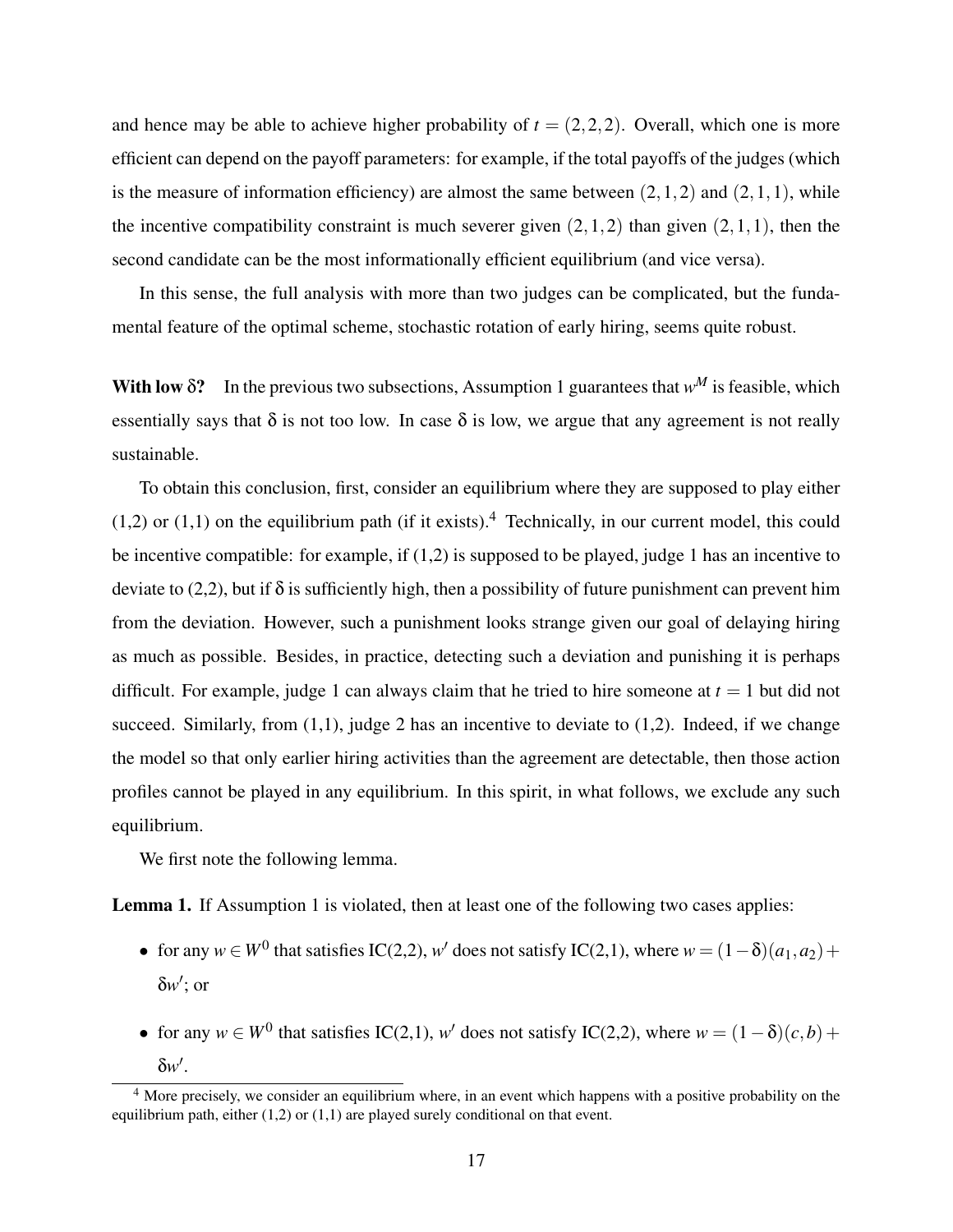In case Assumption 1 is violated, first, assume that the first case in the statement of the lemma applies. In this case, for any  $w \in W^*$ , its associated  $t^w$  cannot be (2,2), which immediately implies that any  $w \neq (b, (1 - \delta)c + \delta x)$  cannot be in  $W^*$ .

Similarly, the second case in the statement of the lemma also implies that *W*<sup>∗</sup> can only contain  $(b, (1-\delta)c+\delta x)$ .

In sum, if  $\delta$  is so low that Assumption 1 is violated, it is impossible to stochastically rotate between (2,2) and (2,1), because one of the judges would deviate given any such rotation scheme. As a consequence, only "repeating static Nash equilibrium" is the only possibility.

# 4 A Proposal to Solve the Market Unraveling

Contrasting with prior reforms, which relied on a static mechanism, the core of our proposal is a dynamic one.

- 1. Randomization: We first specify a set of deadlines, e.g., March 1, April 1, and May 1. Then, each judge who is willing to participate is assigned a deadline, according to an order that is determined by randomization. To insure equality, we make the randomization correlated across years (e.g., "the earliest mover in one year gets a lower chance of being an early mover in the following year"), but everyone, including the earliest mover has a positive probability of being the earliest mover in the following year.
- 2. Definition of deadline: A deadline means that an offer from the judge will expire on that date. A judge can interview at any time earlier than the deadline, and a student can accept an offer before the deadline. However, forcing a student to accept or reject an offer before the deadline is prohibited.
- 3. Principle: The idea behind the mechanism is that an earlier deadline gives a judge some advantage. By the random rotation, we incentivize judges to stick to the hiring plan. Given the impossibility result for static mechanisms (Proposition 1), this kind of "dynamic" mechanism may be our only hope. As the judges have been using randomization in case assignment, the mechanism may be familiar to them.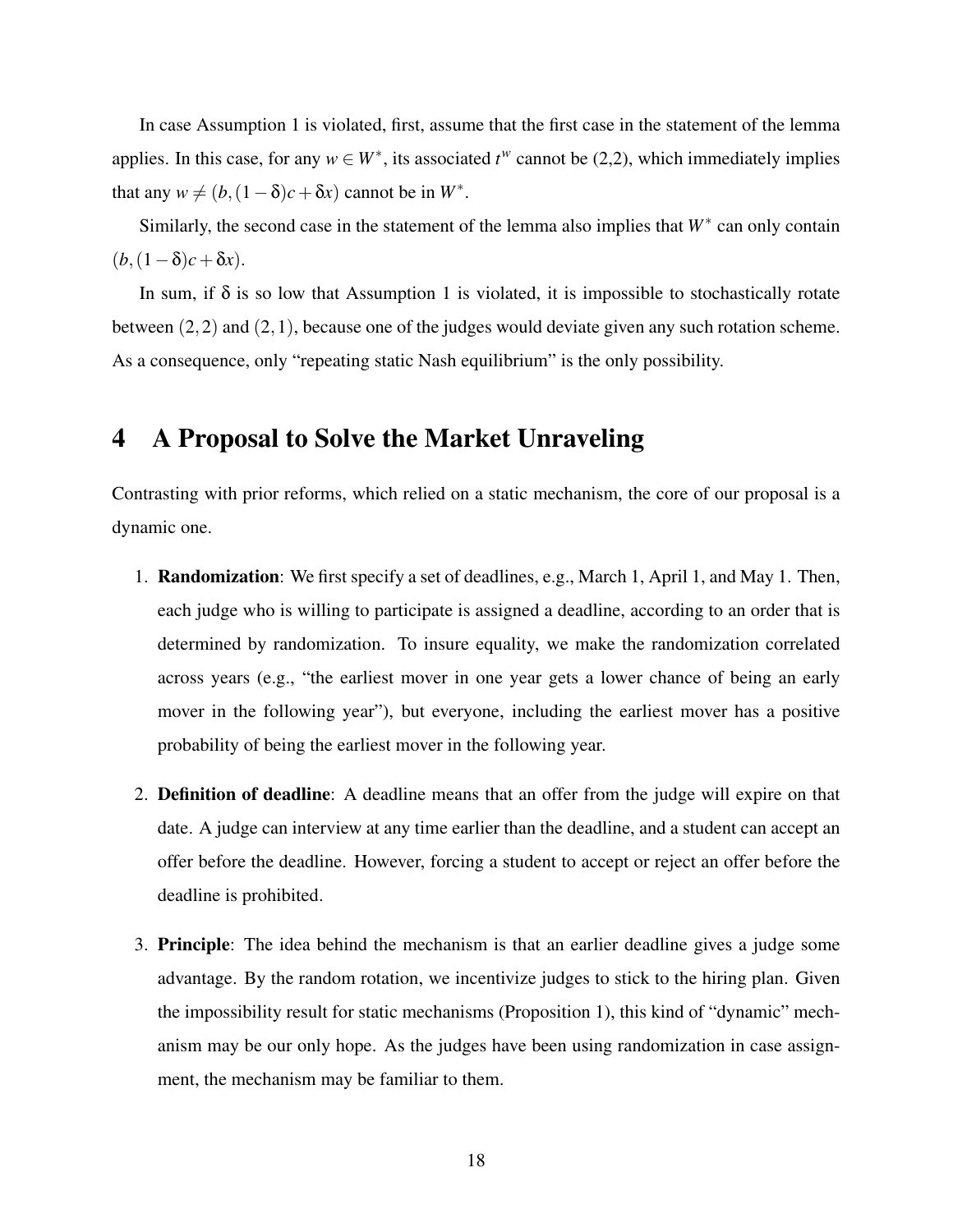- 4. Unraveling in terms of interviews: It might be the case that a judge with a very late deadline has incentives to interview and to make offers early. This may undermine the advantage of earlier movers. However, this incentive is mitigated by several factors: (a) It is costly to interview students. Interviewing early will require the judge to interview those who later will be matched with other judges. (b) The extent of competition from later movers is limited by the number of offers they can make. There can be some overbooking, but the total number of offers is limited by the total number of positions. Since a judge will care about the composition of his clerk team, this means the second offer depends on the decision of the student with the first offer. (c) A judge may get better signals of the qualities of a student as time passes. (d) There can also be some incentives/punishments as described below.
- 5. Possible punishment/incentive: (a) Publish the list of names of deviating judges. (b) Deviating judges will have a lower, but non-zero, probability of being the first mover for some years. (c) Interviews conducted close to the judge's deadline will be subsidized. (d) No Supreme Court clerkship position for clerks with deviating judges (this is already partially in place as of 2019).

## 5 Concluding Remarks

We use a unique dataset on match and production to study the judge-clerk match. We find that (1) agents on either side have similar preferences over those on the other side, (2) the matching game for judges is close to zero-sum, (3) this fierce competition among judges explains the unraveling in this market.

In a theoretical model, we show how homogeneity of preferences (and competition) affects unraveling in matching markets. A static mechanism, as proposed in many previous reforms, is impossible to solve the problem of unraveling in a market with a high degree of homogeneity. By contrast, a dynamic mechanism that takes advantage of judges' repeated participation in the market over time is proven promising. Based on our findings, we propose a new market design for the judge-clerk match.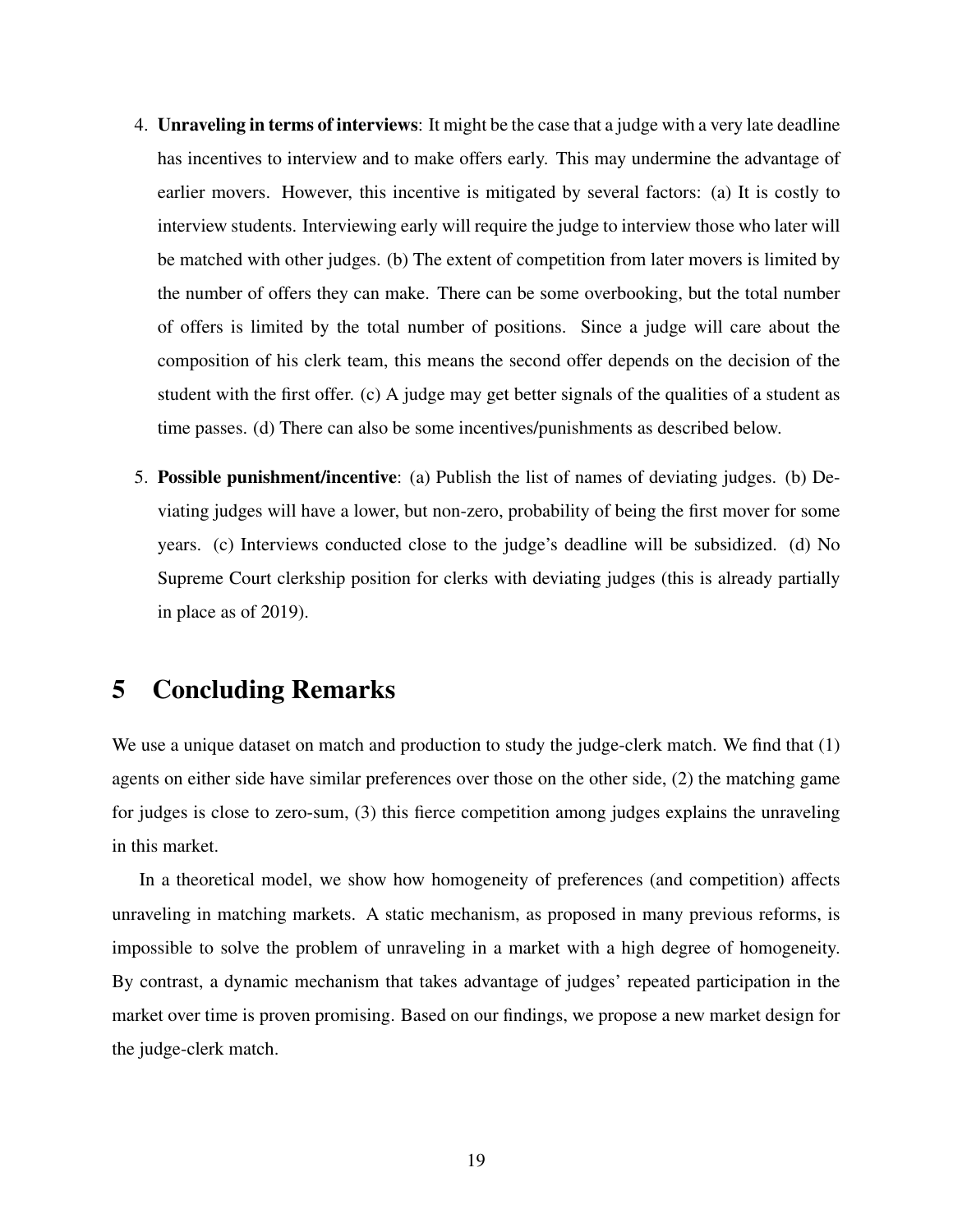# References

- ABREU, D., D. PEARCE, AND E. STACCHETTI (1990): "Toward a theory of discounted repeated games with imperfect monitoring," *Econometrica*, 58, 1041–1063.
- AVERY, C., C. JOLLS, R. A. POSNER, AND A. E. ROTH (2001): "The market for Federal jucidial law clerks," *The University of Chicago Law Review*, 68, 793.
- ——— (2007): "The New Market for Federal Judicial Law Clerks," *The University of Chicago Law Review*, 447–486.
- BONICA, A., A. S. CHILTON, J. GOLDIN, K. ROZEMA, AND M. SEN (2016): "The political ideologies of law clerks," *American Law and Economics Review*, 19, 96–128.
- FRÉCHETTE, G. R., A. E. ROTH, AND M. U. ÜNVER (2007): "Unraveling yields inefficient matchings: evidence from post-season college football bowls," *The RAND Journal of Economics*, 38, 967–982.
- KATZ, D. M. AND D. K. STAFFORD (2010): "Hustle and Flow: A Social Network Analysis of the American Federal Judiciary," *Ohio State Law Journal*, 71, 08–004.

# Appendix

#### **Proofs**

*Proof of Proposition 1.* Suppose that  $j = 2$  deviates at  $t = 1$  and approaches the best student at  $t = 1$ , say *i* (i.e.,  $s_i \geq s_{i'}$  for all *i*'). If this student accepts it, this judge's expected payoff (evaluated at  $t = 1$ ) is  $s_i$ . Indeed, later we show that, if  $u_0$  is low enough, this student surely accepts this offer of judge 2 at  $t = 1$ .

To see if this deviation is profitable, observe that, if  $j = 2$  waits until  $t = 2$ , then one of the following three cases happens:

(Case 1)  $\theta_i = 1$  and there is no other student with ability 1.

(Case 2)  $\theta_i = 1$  and there is another student whose ability is 1.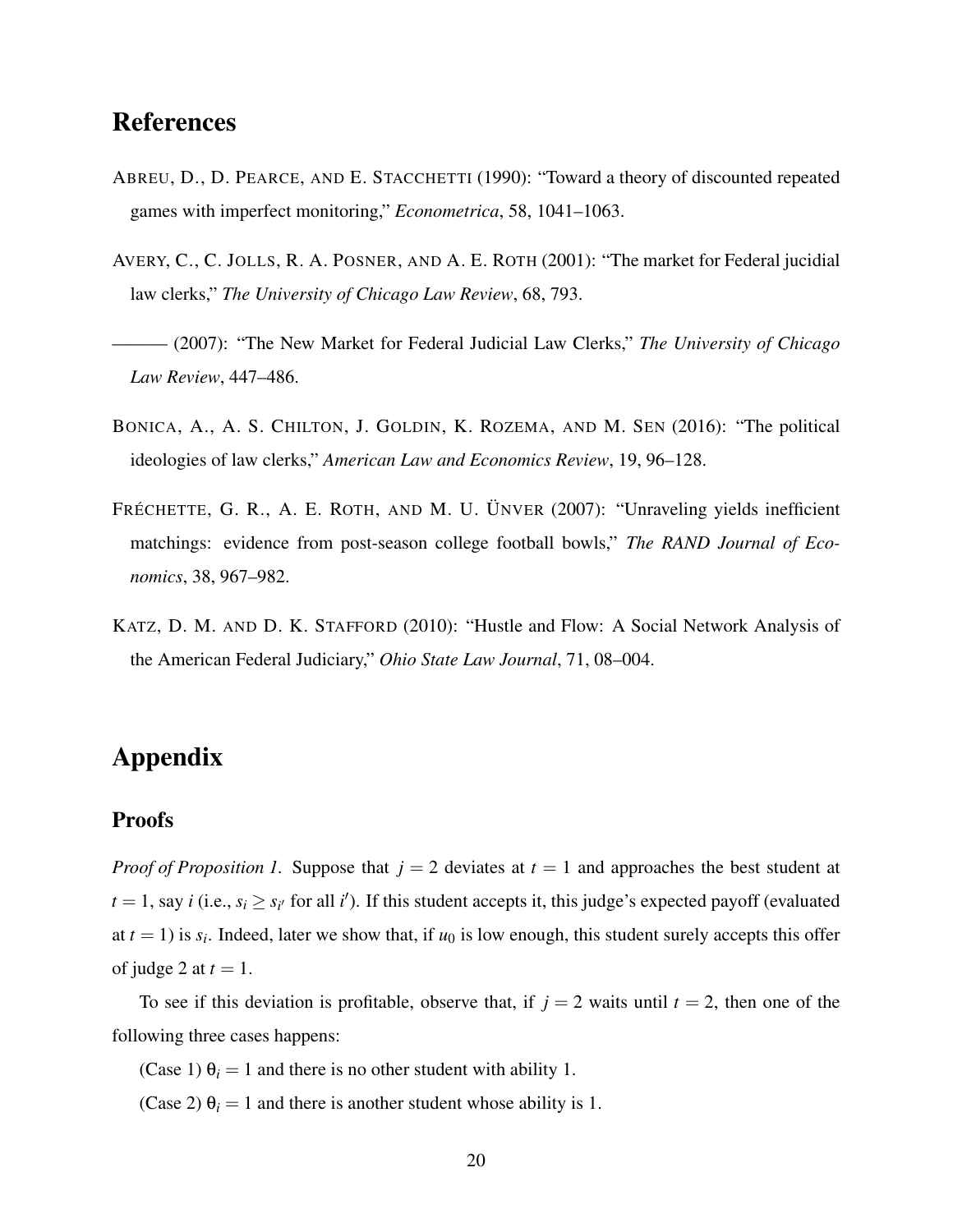$(Case 3) \theta_i = 0.$ 

Case 1 occurs with probability  $s_i \prod_{i' \neq i} (1 - s_{i'})$ , and in this case, judge  $j = 2$  is better off by deviation by payoff 1. In Case 2, this judge's payoff is the same with or without deviation. Case 3 occurs with probability  $1 - s_i$ , and in this case, judge  $j = 2$  is worse off by deviation by payoff at most 1. Therefore, this judge is better off by deviation in expectation at  $t = 1$  if:

$$
s_i \prod_{i' \neq i} (1 - s_{i'}) \geq 1 - s_i,
$$

which is satisfied by a nonempty open interval of *s*, say  $A^* \subseteq [0,1]^N$ .

We complete the proof by showing that this student *i* surely accepts the offer from  $j = 2$  at  $t = 1$ . If this student accepts the offer, then his payoff is 0. If he rejects it, then his payoff is  $u_0$ in case  $\theta_i = 0$  and two or more students have ability 1. Because this case occurs with a positive probability

$$
(1-s_i)\left(1-\prod_{i'\neq i}(1-s_{i'})-\sum_{i''=1}^N s_{i''}\prod_{i'\neq i,i''}(1-s_{i'})\right),\,
$$

his expected payoff is negative if  $-u_0$  is sufficiently large. More precisely, there exists  $u_0^*$  such that, for any  $u_0 < u_0^*$  and any  $s \in A^*$ , judge  $j = 2$  is better off by deviating at  $t = 1$ .  $\Box$ 

*Proof of Theorem 1.* Let  $w^* \in W^*$  denote the optimal equilibrium payoffs. We first show that  $t^{w^*} = (2,2).$ 

**Lemma 2.**  $t^{w^*} = (2, 2)$ .

Proof of Lemma 2: Suppose not. Then,  $t^{w^*}$  is either  $(2, 1), (1, 2), (1, 1)$ . Let  $t^{w^*} = (2, 1)$ , for example. Then, we have

$$
w^* = (1 - \delta)(c, b) + \delta \omega^{w^*}(2, 1).
$$

Because we have  $w_1^* + w_2^* \ge w_1^M + w_2^M > c + b$ , we must have  $\omega_1^{w^*}$  $y_1^{w^*}(2,1)+\omega_2^{w^*}$  $w_2^*(2,1) > w_1^* + w_2^*.$